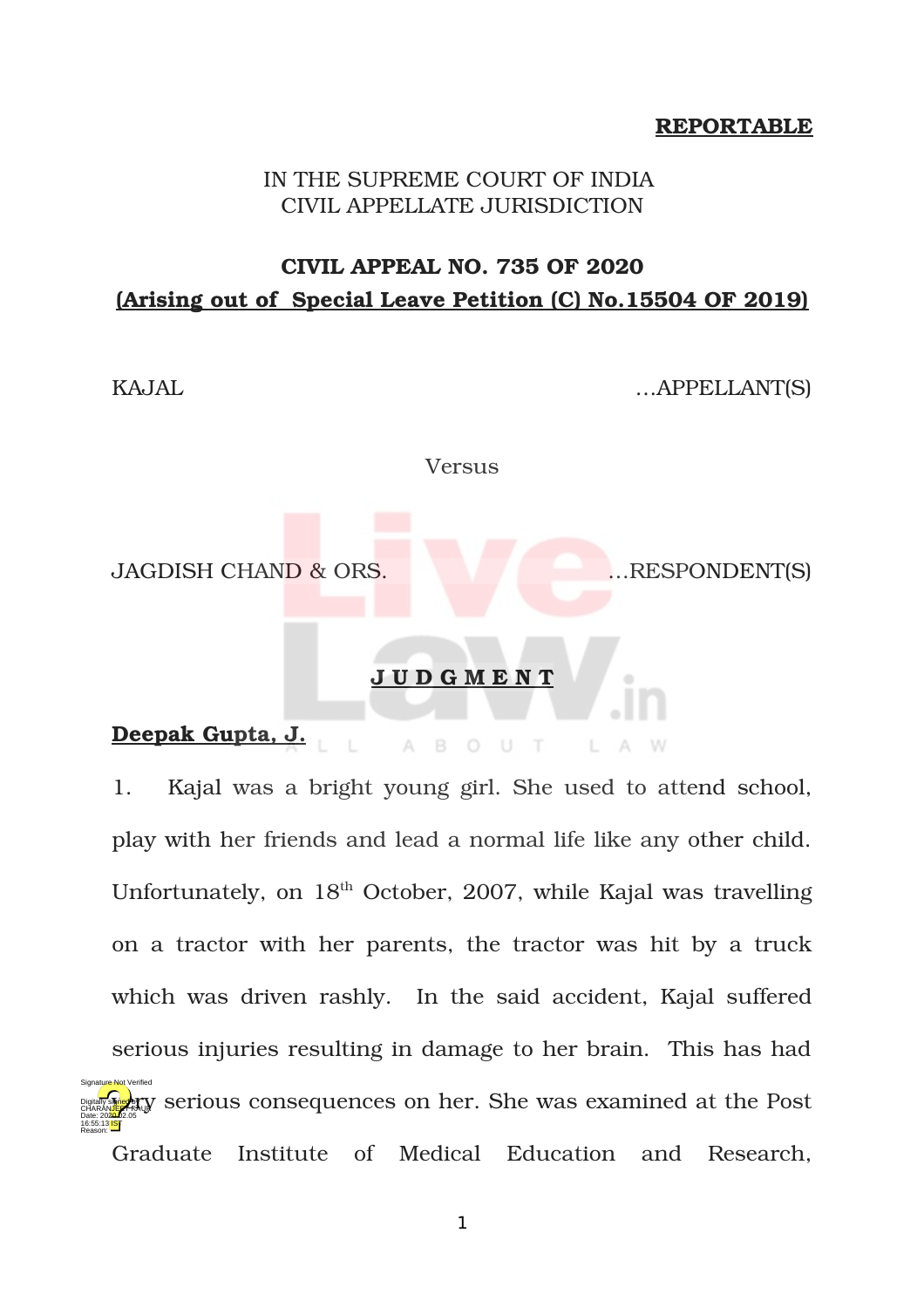Chandigarh (PGI, Chandigarh for short), for assessment of her disability. According to the said report, because of head injury Kajal is left with a very low I.Q. and severe weakness in all her four limbs, suffers from severe hysteria and severe urinary incontinence. Her disability has been assessed as 100%.

2. Dr. Chhabra (PW-4), who was one of the members of the Board which issued the disability certificate (Ex.P6) stated that as per the assessment her I.Q. is less than 20% of a child of her age and her social age is only of a 9 month old child. This means that Kajal while lying on the bed will grow up to be an adult with all the physical and biological attributes which a woman would get on attaining adulthood, including menstruation etc., but her mind will remain of a 9 month old child. Basically, she will not understand what is happening all around her.

3. How does one assess compensation in such a case? No amount of money can compensate this child for the injuries suffered by her. She can never be put back in the same position. However, compensation has to be determined in terms of the provisions of Motor Vehicles Act, 1988 (for short the Act). The Act requires determination of payment of just compensation and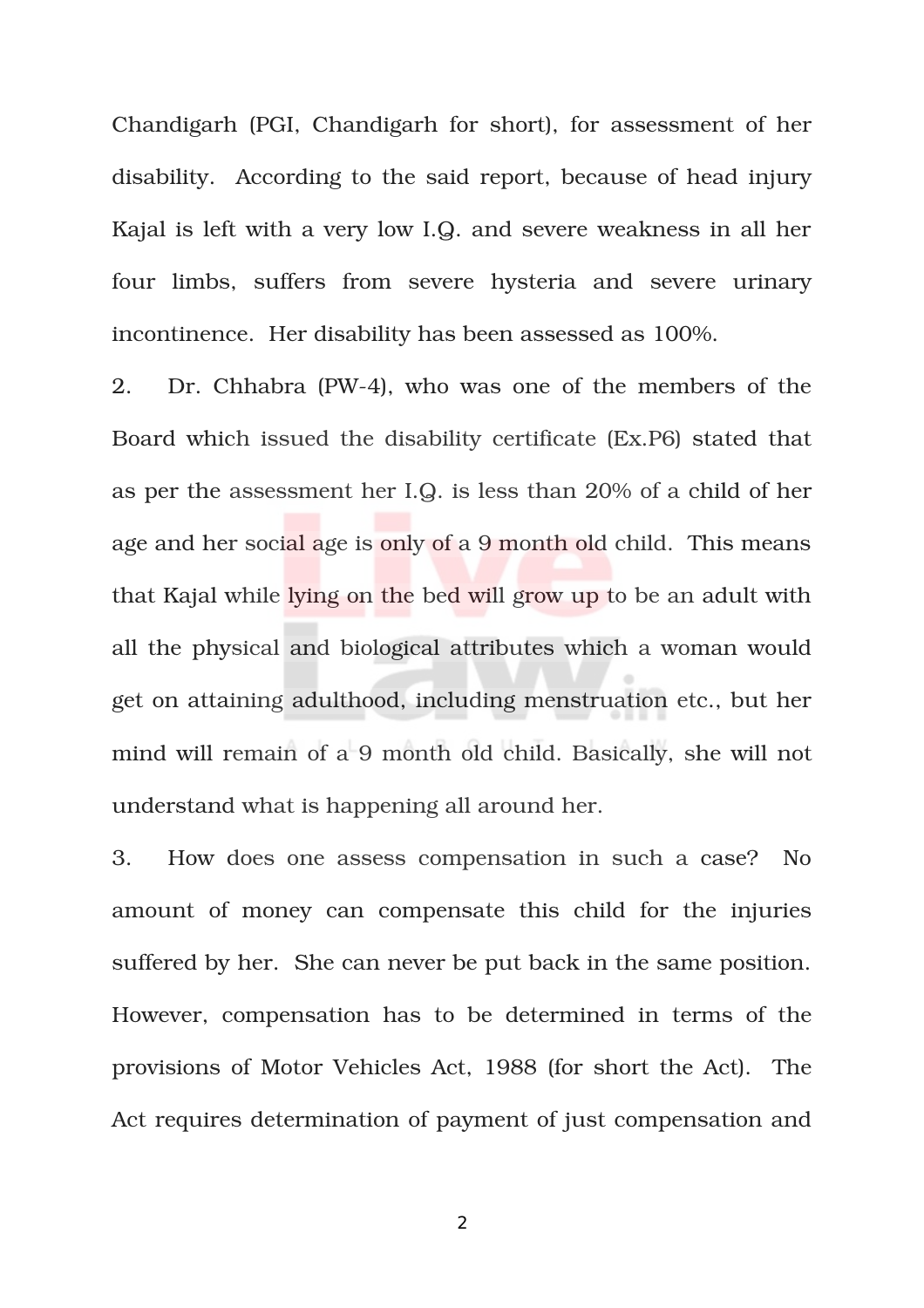it is the duty of the court to ensure that she is paid compensation which is just.

4. Kajal through her father filed a claim petition, under the Act. The Motor Accident Claims Tribunal (MACT for short) awarded Rs.11,08,501/- and held that since there was violation of the terms of policy the insurance company would pay the amount but would be entitled to recover the same from the owner. The High Court enhanced the award amount to Rs.25,78,501/- under the following heads:

| <b>Heads</b>                          | <b>High Court</b> |
|---------------------------------------|-------------------|
| Age                                   | 12                |
| Multiplier                            |                   |
| Income (taken to be)                  | Rs. 15,000/-      |
| <b>Disability</b>                     | 100%              |
| Loss of income<br>and<br>permanent    | Rs. 2,70,000/-    |
| disability compensation               |                   |
| Pain, suffering loss of amenities     | Rs. 3,00,000/-    |
| Attendant charges                     | Rs. 3,20,000/-    |
|                                       | (Rs.2500 for 44)  |
|                                       | years)            |
| <b>Future medical expenses</b>        | $Rs. 2,00,000/-$  |
| Loss of marriage prospects            | Rs. 3,00,000/-    |
| Medical                               | Rs. 1,38,501/-    |
| Treatment                             |                   |
| Transportation details / special diet | $50,000/-$<br>Rs. |
| <b>Total</b>                          | Rs.25,78,501/-    |

Aggrieved by the award the claimant is before this Court.

5. The principles with regard to determination of just compensation contemplated under the Act are well settled.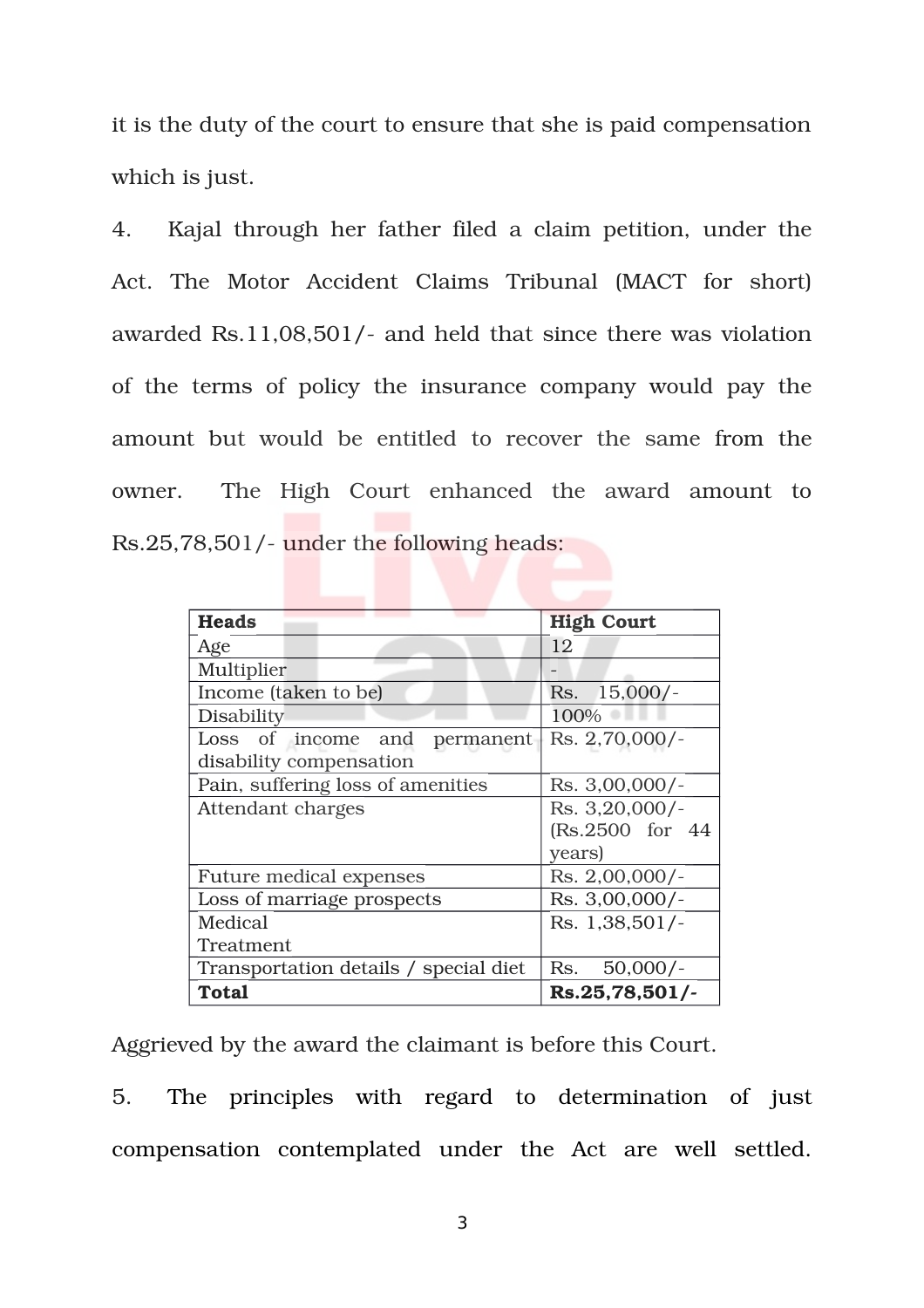Injuries cause deprivation to the body which entitles the claimant to claim damages. The damages may vary according to the gravity of the injuries sustained by the claimant in an accident. On account of the injuries, the claimant may suffer consequential losses such as (i) loss of earning; (ii) expenses on treatment which may include medical expenses, transportation, special diet, attendant charges etc., (iii) loss or diminution to the pleasures of life by loss of a particular part of the body, and (iv) loss of future earning capacity. Damages can be pecuniary as well as nonpecuniary, but all have to be assessed in Rupees and Paise.

6. It is impossible to equate human suffering and personal deprivation with money. However, this is what the Act enjoins upon the courts to do. The court has to make a judicious attempt to award damages, so as to compensate the claimant for the loss suffered by the victim. On the one hand, the compensation should not be assessed very conservatively, but on the other hand, compensation should also not be assessed in so liberal a fashion so as to make it a bounty to the claimant. The court while assessing the compensation should have regard to the degree of deprivation and the loss caused by such deprivation. Such compensation is what is termed as just compensation. The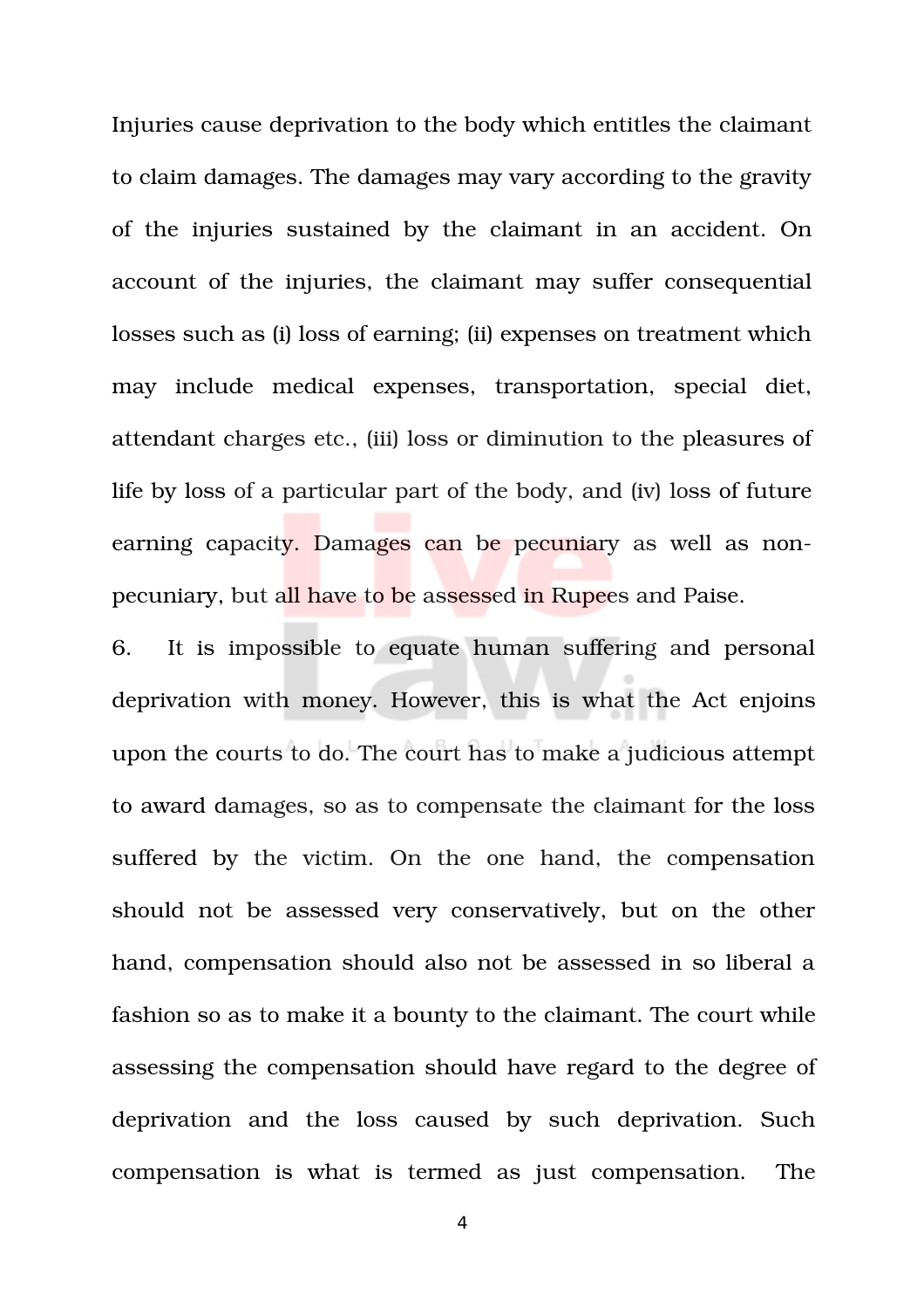compensation or damages assessed for personal injuries should be substantial to compensate the injured for the deprivation suffered by the injured throughout his/her life. They should not be just token damages.

7. There are numerous cases where the principles for grant of compensation have been enunciated. It would be relevant to quote pertinent observations from a few.

8. In *Phillips* v. Western Railway Co.<sup>[1](#page-4-0)</sup>, Field, J., while emphasizing that damages must be full and adequate, held thus:

> "You cannot put the plaintiff back again into his original position, but you must bring your reasonable common sense to bear, and you must always recollect that this is the only occasion on which compensation can be given. The plaintiff can never sue again for it. You have, therefore, now to give him compensation once and for all. He has done no wrong, he has suffered a wrong at the hands of the defendants and you must take care to give him full fair compensation for that which he has suffered." Besides, the Tribunals should always remember that the measures of damages in all these cases "should be such as to enable even a tortfeasor to say that he had amply atoned for his misadventure".

## 9. In the case of *Mediana[2](#page-4-1)* , Lord Halsbury held:

"Of course the whole region of inquiry into damages is one of extreme difficulty. You very often cannot even lay down any principle upon which you can give damages; nevertheless, it is remitted to the jury, or those who stand in place of the jury, to consider what compensation in money shall be given for what is a wrongful act. Take the most familiar and ordinary case: how is anybody to measure pain and suffering in moneys counted? Nobody

<span id="page-4-0"></span><sup>1</sup> (1874) 4 QBD 406

<span id="page-4-1"></span><sup>2</sup> [1900] AC 113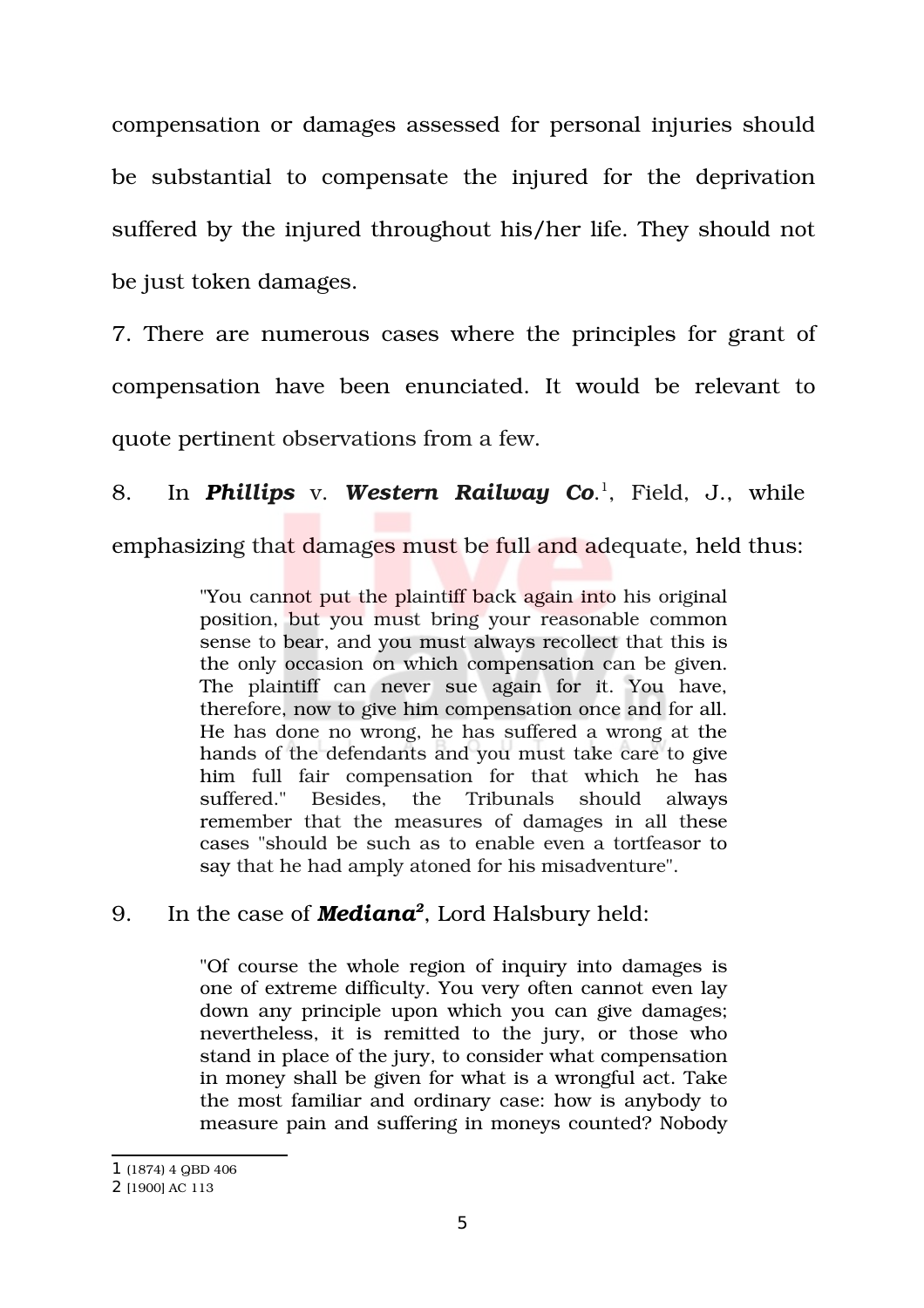can suggest that you can by any arithmetical calculation establish what is the exact amount of money which would represent such a thing as the pain and suffering which a person has undergone by reason of an accident. In truth, I think it would be very arguable to say that a person would be entitled to no damages for such thing. What manly mind cares about pain and suffering that is past? But, nevertheless, the law recognizes that as a topic upon which damages may be given."

#### 10. The following observations of Lord Morris in his speech in *H.*

## West & Son Ltd. v. Shephard<sup>[3](#page-5-0)</sup>, are very pertinent:

"Money may be awarded so that something tangible may be procured to replace something else of the like nature which has been destroyed or lost. But money cannot renew a physical frame that has been battered and shattered. All that Judges and courts can do is to award sums which must be regarded as giving reasonable compensation. In the process there must be the endeavour to secure some uniformity in the general method of approach. By common assent awards must be reasonable and must be assessed with moderation. Furthermore, it is eminently desirable that so far as possible comparable injuries should be compensated by comparable awards."

In the same case Lord Devlin observed that the proper approach to the problem was to adopt a test as to what contemporary society would deem to be a fair sum, such as would allow the wrongdoer to "hold up his head among his neighbours and say with their approval that he has done the fair thing", which should be kept in mind by the court in determining compensation in personal injury cases.

<span id="page-5-0"></span><sup>3</sup> 1963 2 WLR 1359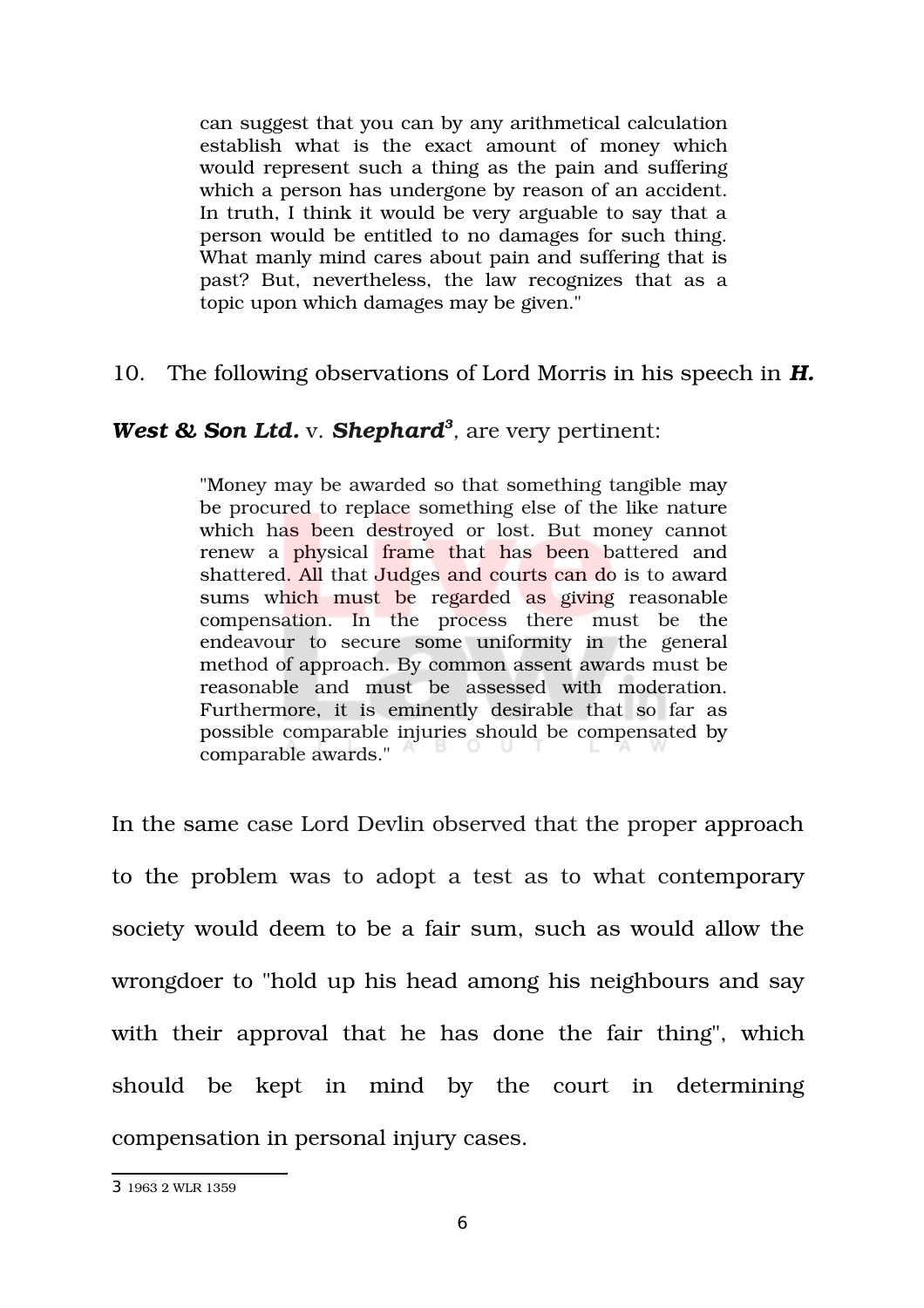11. Lord Denning while speaking for the Court of Appeal in the case of *Ward* v. *James[4](#page-6-0)* , laid down the following three basic principles to be followed in such like cases:

> "Firstly, accessibility: In cases of grave injury, where the body is wrecked or brain destroyed, it is very difficult to assess a fair compensation in money, so difficult that the award must basically be a conventional figure, derived from experience or from awards in comparable cases. Secondly, uniformity: There should be some measure of uniformity in awards so that similar decisions may be given in similar cases; otherwise there will be great dissatisfaction in the community and much criticism of the administration of justice. Thirdly, predictability: Parties should be able to predict with some measure of accuracy the sum which is likely to be awarded in a particular case, for by this means cases can be settled peaceably and not brought to court, a thing very much to the public good."

12. The assessment of damages in personal injury cases raises great difficulties. It is not easy to convert the physical and L L  $A$ **B** O U T L A W А. mental loss into monetary terms. There has to be a measure of calculated guess work and conjecture. An assessment, as best as can, in the circumstances, should be made.

13. In McGregor's Treatise on Damages, 14th Edn., para 1157,

referring to heads of damages in personal injury actions states:

"The person physically injured may recover both for his pecuniary losses and his non-pecuniary losses. Of these the pecuniary losses themselves comprise two separate items, viz., the loss of earnings and other gains which the plaintiff would have made had he not been injured and the medical and other expenses to which he is put as a

<span id="page-6-0"></span><sup>4</sup> (1965) 1 All ER 563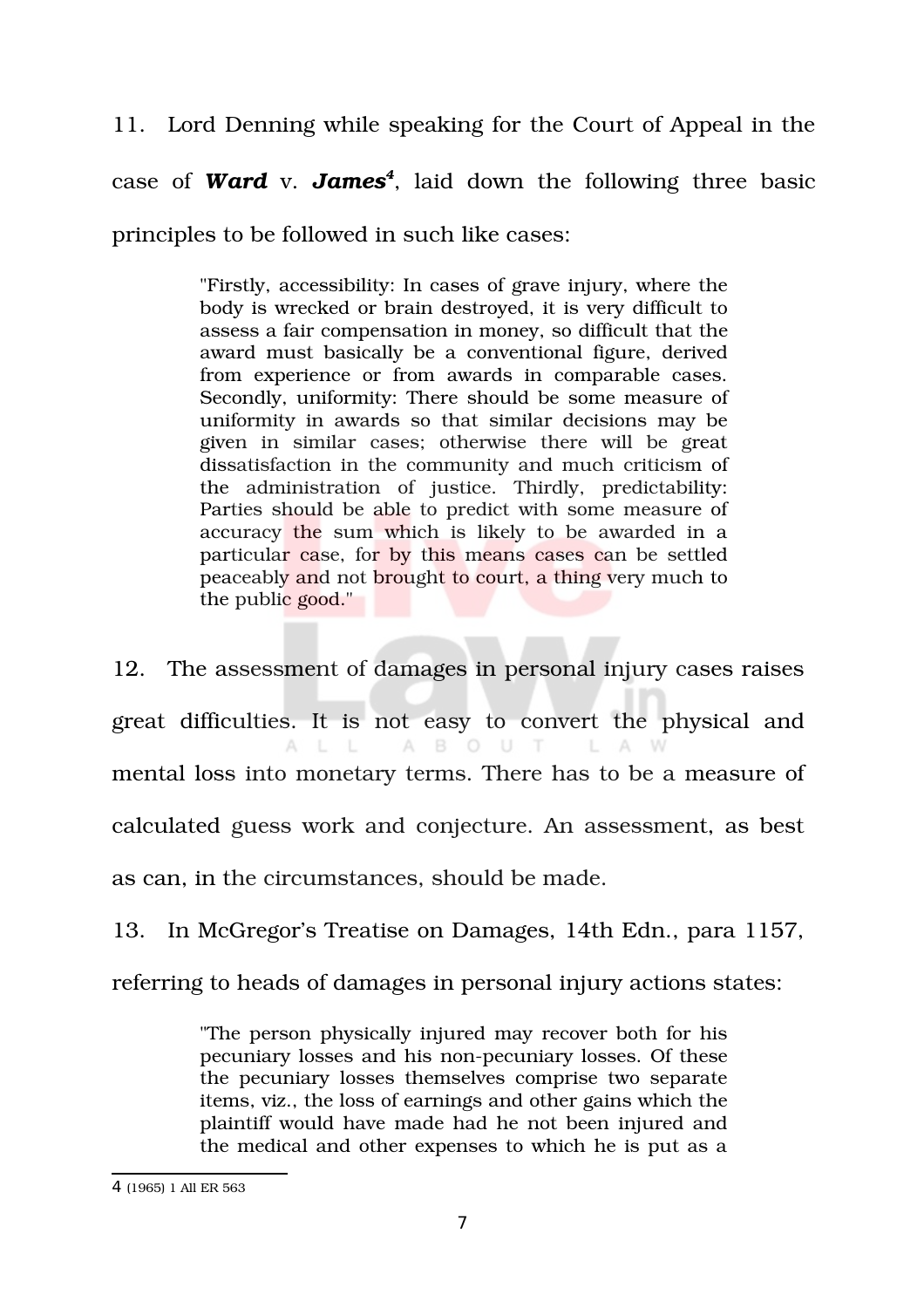result of the injury, and the courts have sub-divided the non-pecuniary losses into three categories, viz., pain and suffering, loss of amenities of life and loss of expectation of life."

## 14. In *M/s Concord of India Insurance Co. Ltd.* v. *Nirmala*

# *Devi and others[5](#page-7-0) ,* this Court held:

"**2**….The determination of the quantum must be liberal, not niggardly since the law values life and limb in a free country in generous scales."

## 15. In **R.D. Hattangadi** v. Pest Control (India) Pvt. Ltd.<sup>[6](#page-7-1)</sup>,

dealing with the different heads of compensation in injury cases

this Court held thus:

"**9**. Broadly speaking, while fixing the amount of compensation payable to a victim of an accident, the damages have to be assessed separately as pecuniary damages and special damages. Pecuniary damages are those which the victim has actually incurred and which are capable of being calculated in terms of money; whereas non-pecuniary damages are those which are incapable of being assessed by arithmetical calculations. In order to appreciate two concepts pecuniary damages may include expenses incurred by the claimant: (i) medical attendance; (ii) loss of earning of profit up to the date of trial; (iii) other material loss. So far as nonpecuniary damages are concerned, they may include:

> (i) damages for mental and physical shock, pain and suffering already suffered or likely to be suffered in the future; (ii) damages to compensate for the loss of amenities of life which may include a variety of matters, i.e., on account of injury the claimant may not be able to walk, run or sit; (iii) damages for loss of expectation of life, i.e. on account of injury the normal longevity of the person concerned is shortened; iv) inconvenience, hardship,

<span id="page-7-0"></span><sup>5</sup> 1980 ACJ 55 (SC)

<span id="page-7-1"></span><sup>6</sup> (1995) 1 SCC 551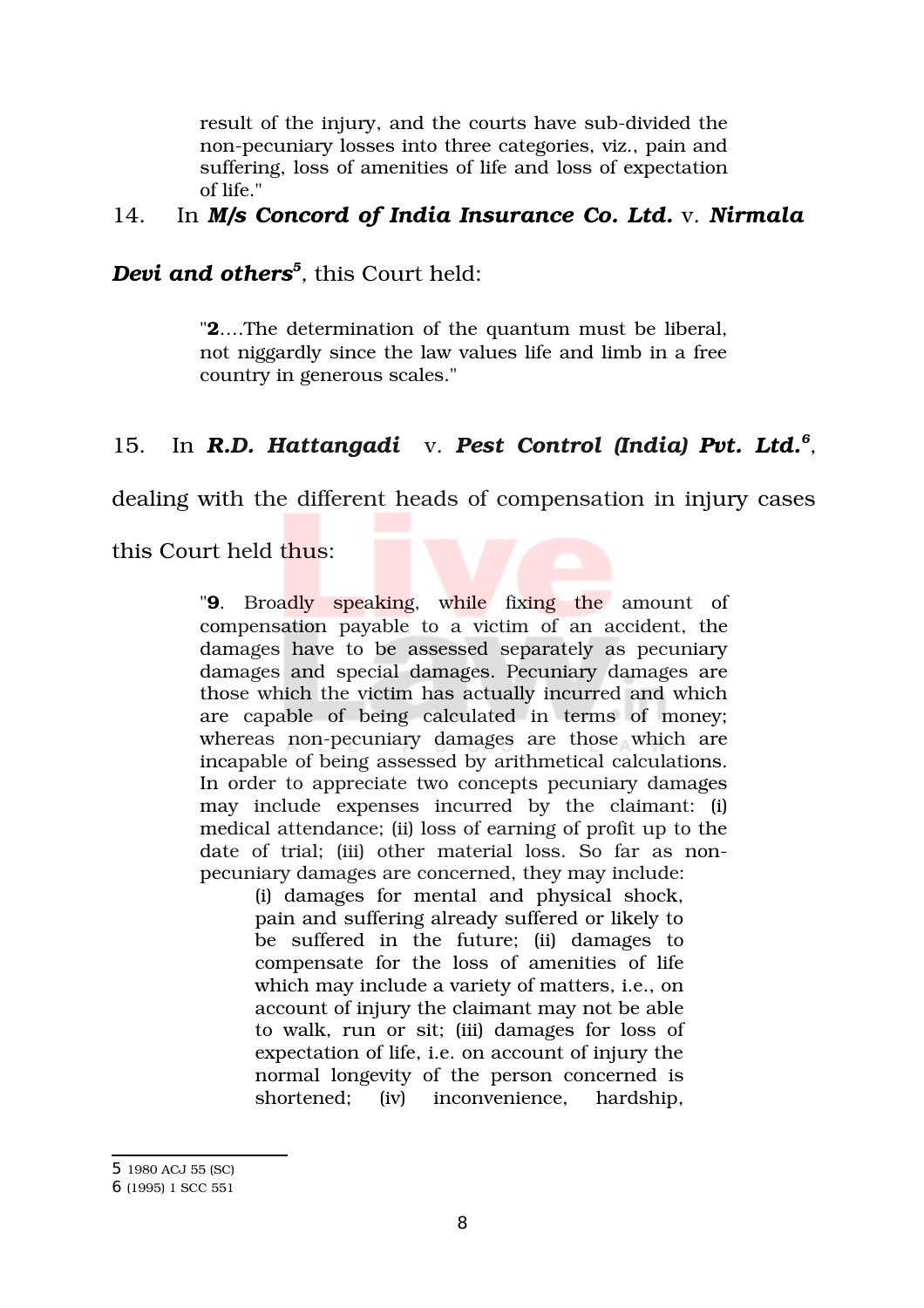discomfort, disappointment, frustration and mental stress in life."

# 16. In *Raj Kumar* v. *Ajay Kumar and Others[7](#page-8-0)* , this Court laid

down the heads under which compensation is to be awarded for

personal injuries.

"**6**. The heads under which compensation is awarded in personal injury cases are the following:

*Pecuniary damages (Special damages)*

(i)Expenses relating to treatment, hospitalization, medicines, transportation, nourishing food, and miscellaneous expenditure.

(ii) Loss of earnings (and other gains) which the injured would have made had he not been injured, comprising:

(a) Loss of earning during the period of treatment;

(b) Loss of future earnings on account of permanent disability.

 $\sim$ 

(iii) Future medical expenses.

*Nonpecuniary damages (General damages)*

(iv) Damages for pain, suffering and trauma as a consequence of the injuries.

(v) Loss of amenities (and/or loss of prospects of marriage).

(vi) Loss of expectation of life (shortening of normal longevity).

In routine personal injury cases, compensation will be awarded only under heads (i), (ii) (a) and (iv). It is only in serious cases of injury, where there is specific medical evidence corroborating the evidence of the claimant, that compensation will be granted under any of the heads (ii)(b), (iii), (v) and (vi) relating to loss of future earnings on account of permanent disability, future medical expenses, loss of amenities (and/or loss of prospects of marriage) and loss of expectation of life."

<span id="page-8-0"></span><sup>7</sup> (2011) 1 SCC 343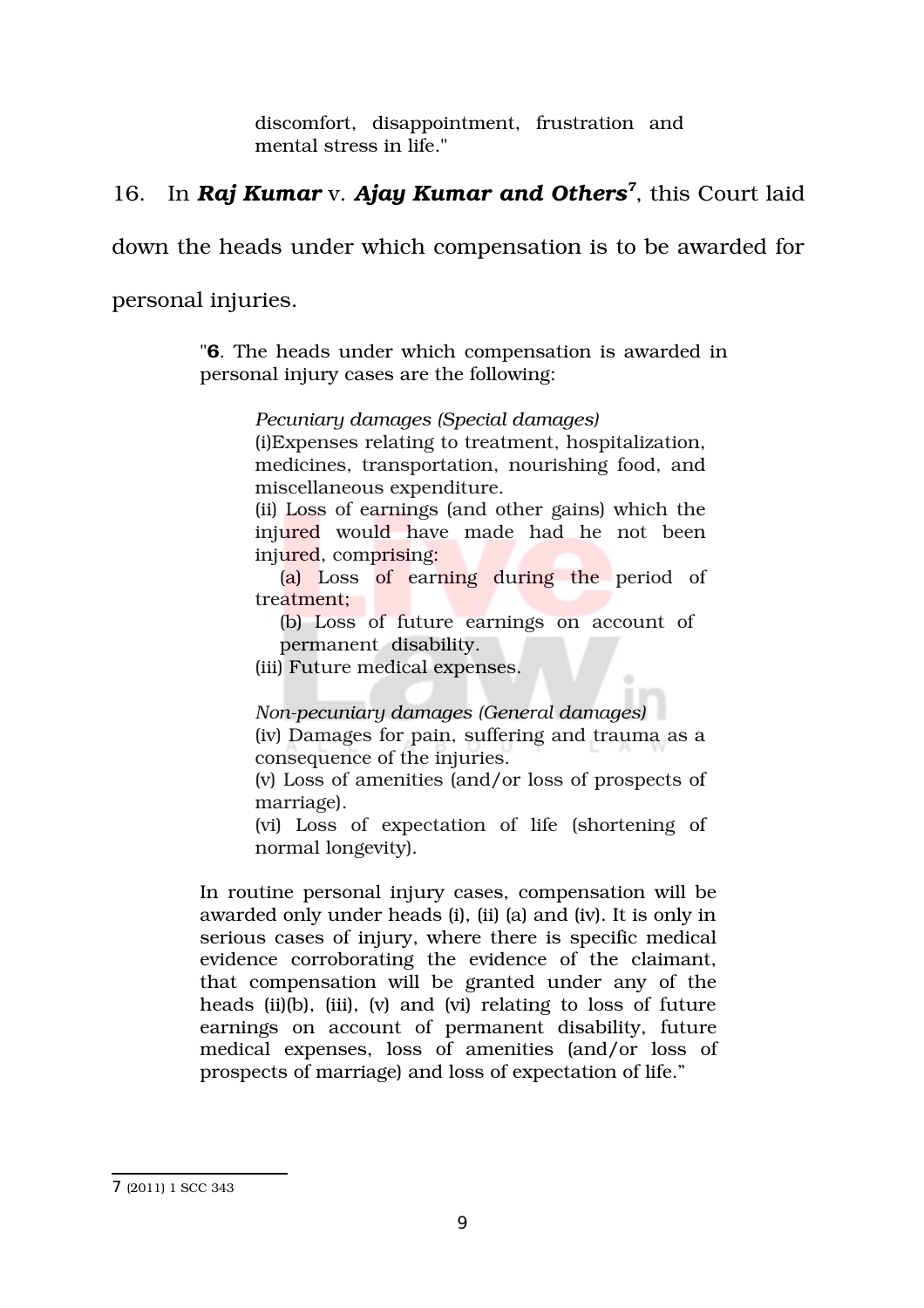#### 17. In *K. Suresh* v. *New India Assurance Company Ltd.*

and Ors.<sup>[8](#page-9-0)</sup>, this Court held as follows :

"**2**...There cannot be actual compensation for anguish of the heart or for mental tribulations. The quintessentiality lies in the pragmatic computation of the loss sustained which has to be in the realm of realistic approximation. Therefore, Section 168 of the Motor Vehicles Act, 1988 (for brevity 'the Act') stipulates that there should be grant of "just compensation". Thus, it becomes a challenge for a court of law to determine "just compensation" which is neither a bonanza nor a windfall, and simultaneously, should not be a pittance."

18. Applying the aforesaid principles, we now proceed to assess the compensation.

# **Expenses relating to treatment, hospitalization, medicines, transportation etc.**

<span id="page-9-0"></span>19. The High Court under the two heads of medical treatment and transport has awarded  $\text{Rs}.1,88,501/$ . Out of this an amount of Rs.1,38,501/ is the actual expense incurred on the treatment of Kajal. One must remember that amongst people who are not Government employees and belong to the poorer strata of society, bills are not retained. Some of the bills have been excluded by the courts below only on the ground that the name of the patient is not written on the bill. There is no dispute with regard to the long period of treatment and 8 (2012) 12 SCC 274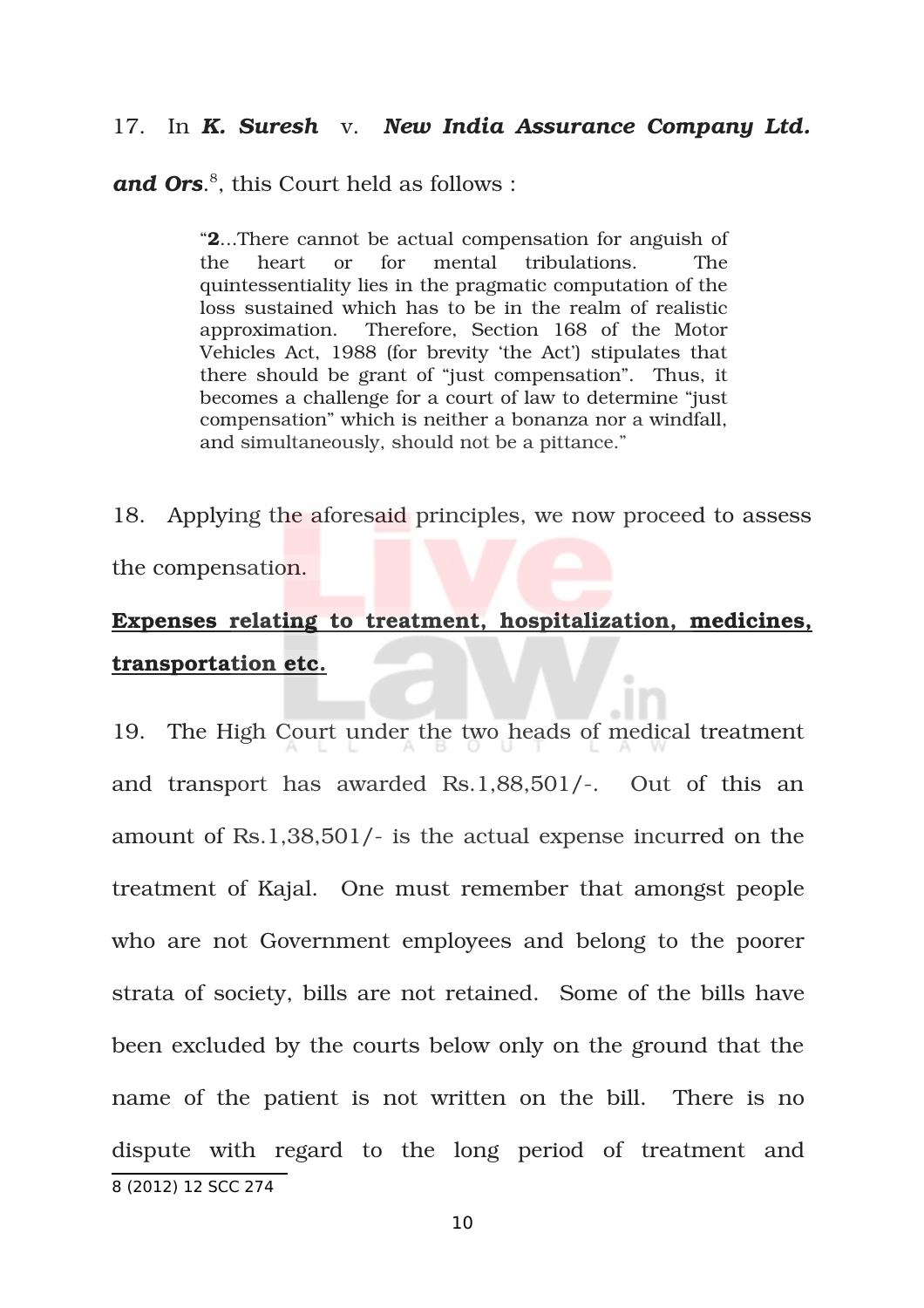hospitalisation of this young girl. Immediately after the accident on 18.10.2007, she was admitted at a hospital in Karnal. From there, she was referred to the PGI, Chandigarh, where she remained admitted from 21.10.2007 till 12.11.2007 and, thereafter, she was again admitted in the hospital from 12.11.2007 till 08.12.2007. She was in the hospital for almost 51 days, and both Dr. Sameer Aggarwal (PW-3) from the hospital at Karnal and Dr. Rajesh Chhabra (PW-4), from PGI, Chandigarh, have supported this. Limiting the amount only to the bills which have been paid in the name of the claimant only, would not be reasonable. Therefore, the amount payable for actual medical expenses is increased from Rs.1,38,501/- to Rs.2,00,000/-. The amount awarded for transportation at Rs.50,000/ is reasonable. Therefore, under this head we award  $Rs.2,50,000/-.$ 

#### **Loss of earnings**

20. Both the courts below have held that since the girl was a young child of 12 years only notional income of Rs.15,000/- per annum can be taken into consideration. We do not think this is a proper way of assessing the future loss of income. This young girl after studying could have worked and would have earned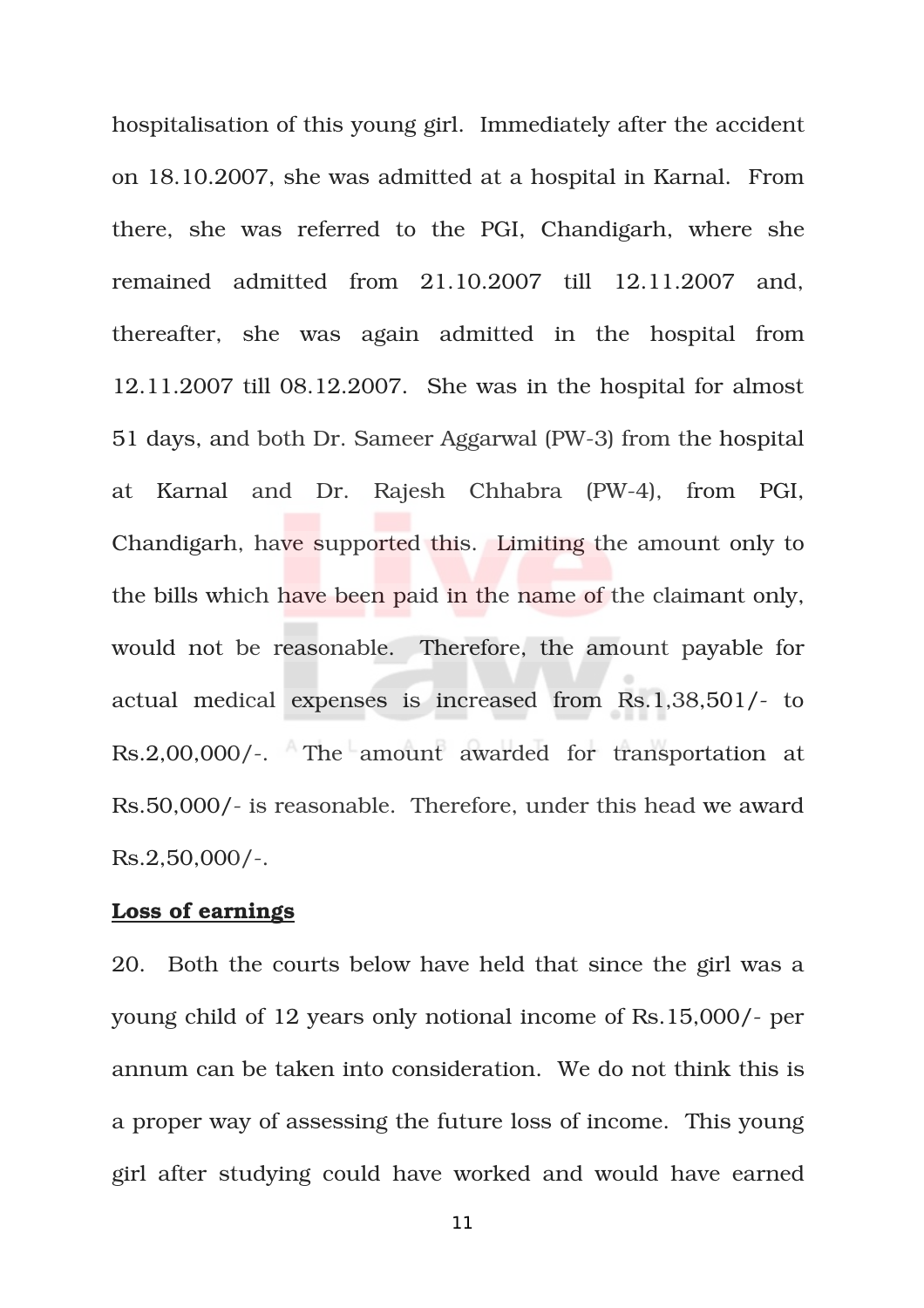much more than Rs.15,000/- per annum. Each case has to be decided on its own evidence but taking notional income to be Rs.15,000/- per annum is not at all justified. The appellant has placed before us material to show that the minimum wages payable to a skilled workman is Rs.4846/- per month. In our opinion this would be the minimum amount which she would have earned on becoming a major. Adding 40% for the future prospects, it works to be Rs.6784.40/- per month, i.e., 81,412.80 per annum. Applying the multiplier of 18 it works out to Rs.14,65,430.40, which is rounded off to Rs.14,66,000/

21. Though the claimant would have been entitled to separate attendant charges for the period during which she was hospitalised, we are refraining from awarding the same because we are going to award her attendant charges for life. At the same time, we are clearly of the view that the tortfeasor cannot take benefit of the gratuitous service rendered by the family members. When this small girl was taken to PGI, Chandigarh, or was in her village, 2-3 family members must have accompanied her. Even if we are not paying them the attendant charges they must be paid for loss of their wages and the amount they would have spent in hospital for food etc. These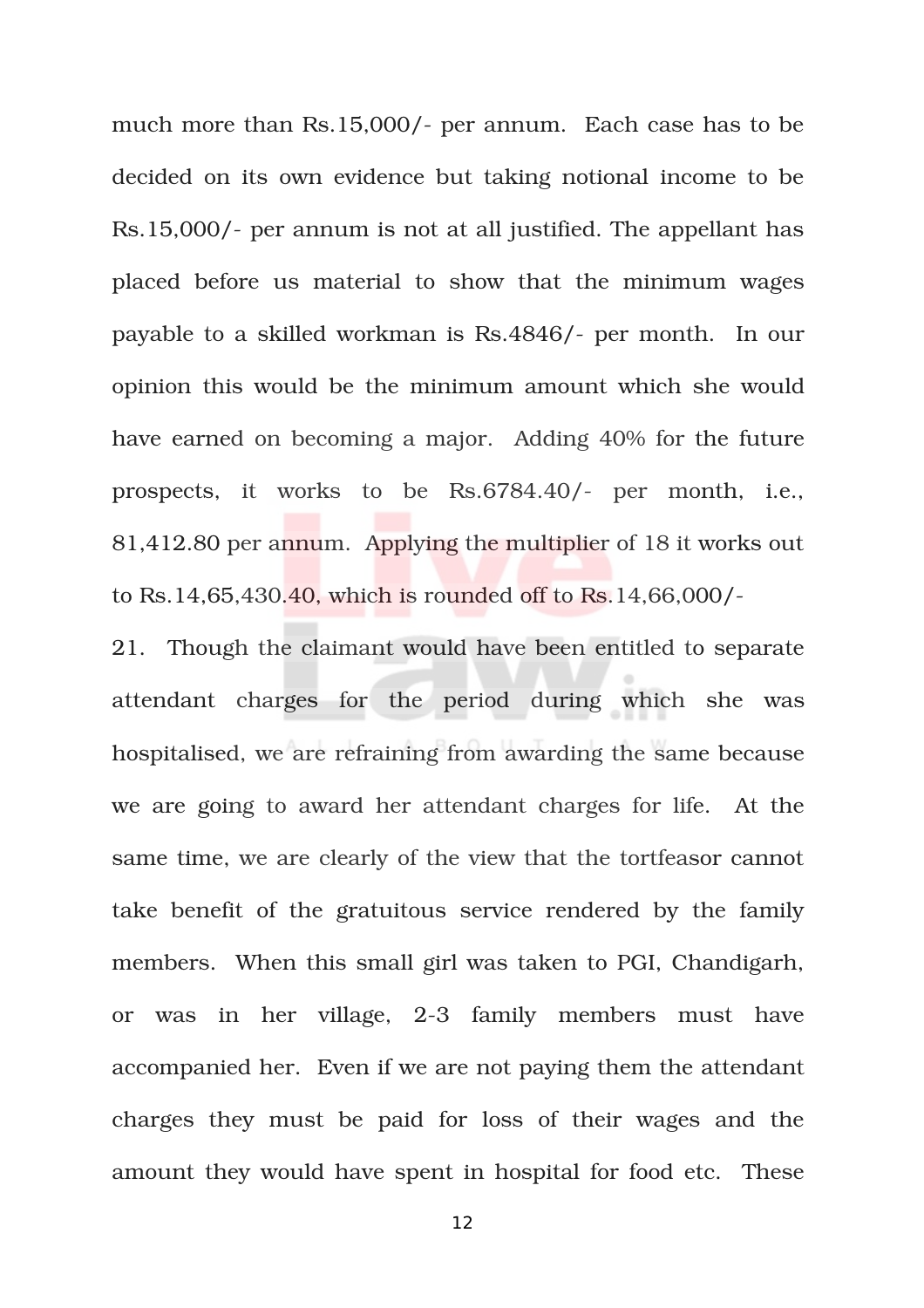family members left their work in the village to attend to this little girl in the hospital at Karnal or Chandigarh. In the hospital the claimant would have had at least two attendants, and taking the cost of each at Rs.500/- per day for 51 days, we award her  $Rs.51,000/-.$ 

#### **Attendant charges**

22. The attendant charges have been awarded by the High Court @ Rs.2,500/- per month for 44 years, which works out to Rs.13,20,000/-. Unfortunately, this system is not a proper system. Multiplier system is used to balance out various factors. When compensation is awarded in lump sum, various factors are taken into consideration. When compensation is paid in lump sum, this Court has always followed the multiplier system. The multiplier system should be followed not only for determining the compensation on account of loss of income but also for determining the attendant charges etc. This system was recognised by this Court in *Gobald Motor Service Ltd*. v. *R.M.K. Veluswami[9](#page-12-0)* The multiplier system factors in the inflation rate, the rate of interest payable on the lump sum

<span id="page-12-0"></span><sup>9</sup> AIR 1962 SC 1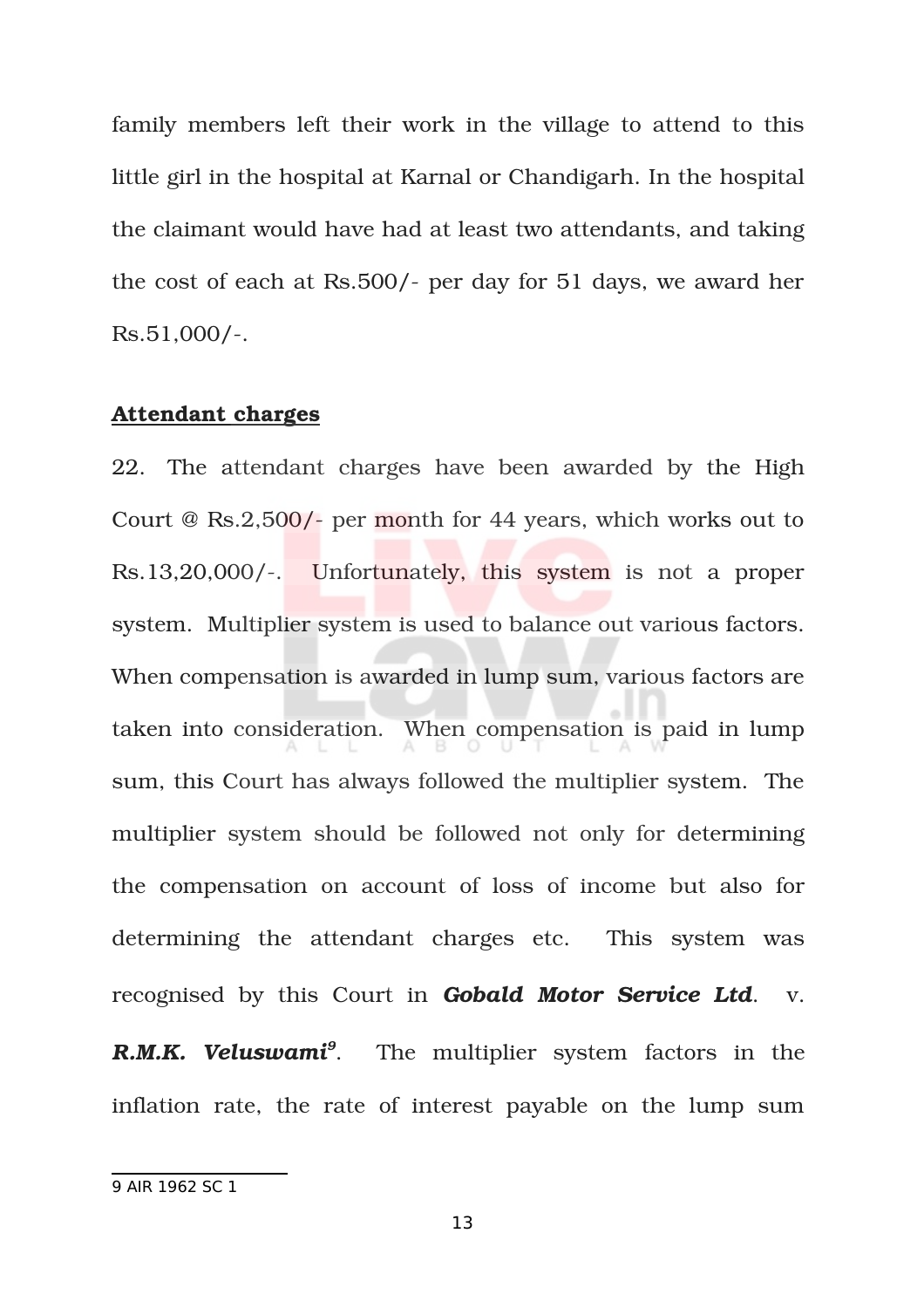award, the longevity of the claimant, and also other issues such as the uncertainties of life. Out of all the various alternative methods, the multiplier method has been recognised as the most realistic and reasonable method. It ensures better justice between the parties and thus results in award of 'just compensation' within the meaning of the Act.

23. It would be apposite at this stage to refer to the observation

of Lord Reid in *Taylor*  v. *O'Connor[10](#page-13-0)*:

"Damages to make good the loss of dependency over a period of years must be awarded as a lump sum and that sum is generally calculated by applying a multiplier to the amount of one year's dependency. That is a perfectly good method in the ordinary case but it conceals the fact that there are two quite separate matters involved, the present value of the series of future payments, and the discounting of that present value to allow for the fact that for one reason or another the person receiving the damages might never have enjoyed the whole of the benefit of the dependency. It is quite unnecessary in the ordinary case to deal with these matters separately. Judges and counsel have a wealth of experience which is an adequate guide to the selection of the multiplier and any expert evidence is rightly discouraged. But in a case where the facts are special, I think, that these matters must have separate consideration if even rough justice is to be done and expert evidence may be valuable or even almost essential. The special factor in the present case is the incidence of Income Tax and, it may be, surtax."

24. This Court has reaffirmed the multiplier method in various

cases like *Municipal Corporation of Delhi* v. *Subhagwati*

<span id="page-13-0"></span><sup>10</sup> 1971 AC 115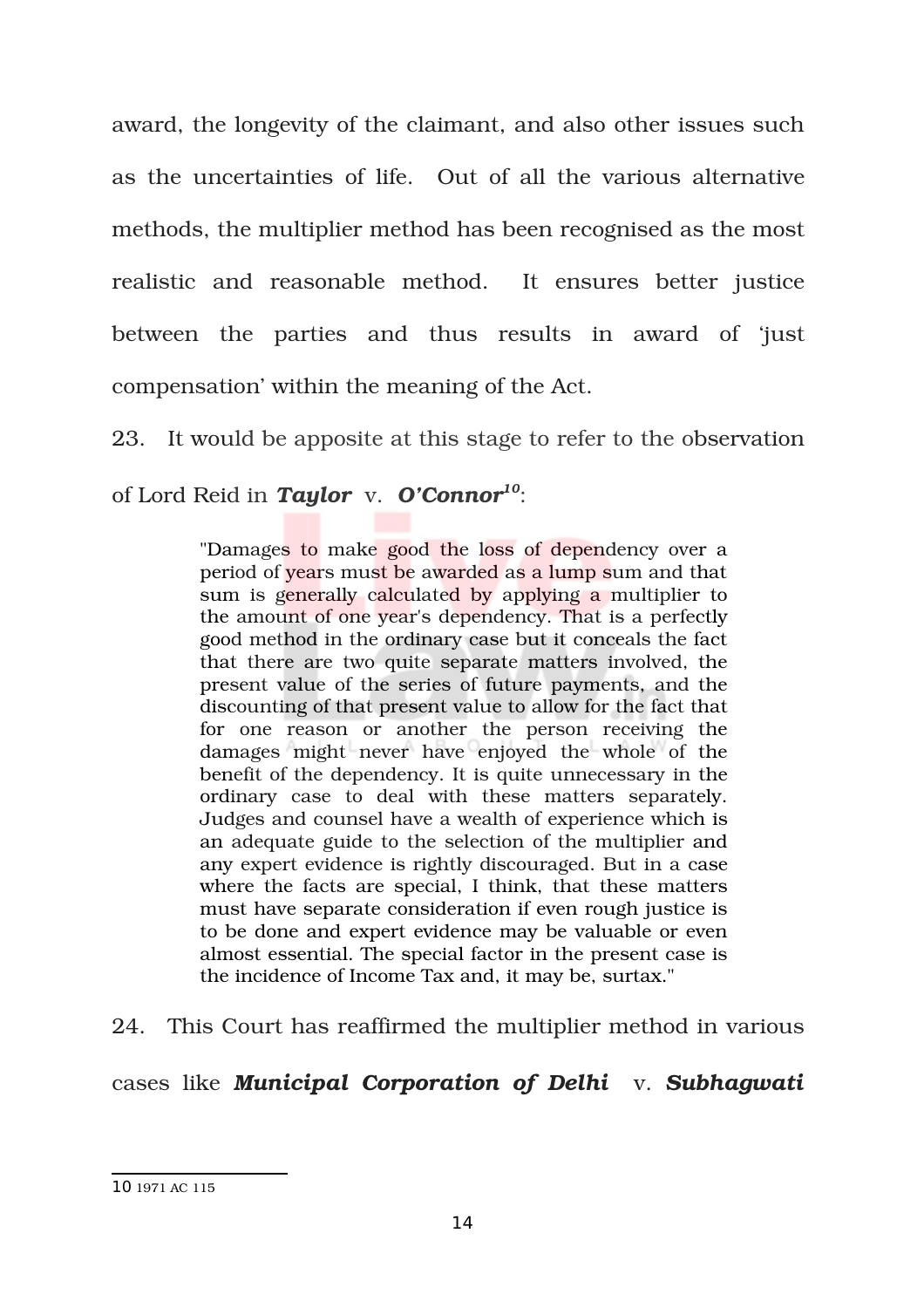and Ors.<sup>[11](#page-14-0)</sup>, U.P. State Road Transport Corporation and Ors.

v. *Trilok Chandra and Ors*. [12](#page-14-1) , *Sandeep Khanduja* v. *Atul Dande and Ors.[13](#page-14-2)* This Court has also recognised that Schedule II of the Act can be used as a guide for the multiplier to be applied in each case. Keeping the claimant's age in mind, the multiplier in this case should be 18 as opposed to 44 taken by the High Court.

25. Having held so, we are clearly of the view that the basic amount taken for determining attendant charges is very much on the lower side. We must remember that this little girl is severely suffering from incontinence meaning that she does not have control over her bodily functions like passing urine and A B O U T faeces. As she grows older, she will not be able to handle her periods. She requires an attendant virtually 24 hours a day. She requires an attendant who though may not be medically trained but must be capable of handling a child who is bed ridden. She would require an attendant who would ensure that she does not suffer from bed sores. The claimant has placed before us a notification of the State of Haryana of the year 2010,

<span id="page-14-0"></span><sup>11</sup> 1966 ACJ 57

<span id="page-14-1"></span><sup>12</sup> (1996) 4 SCC 362

<span id="page-14-2"></span><sup>13</sup> (2017) 3 SCC 351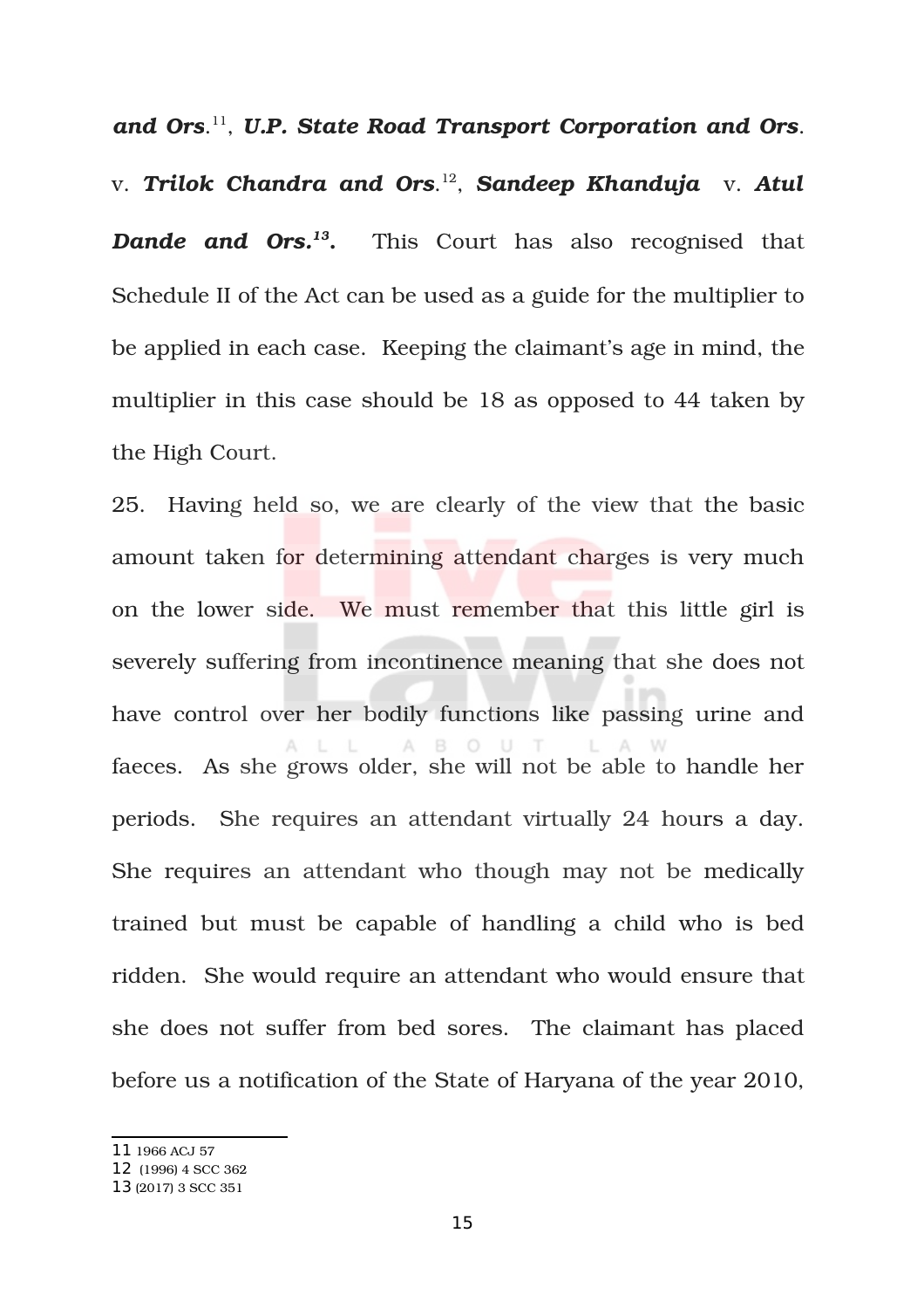wherein the wages for skilled labourer is Rs.4846/- per month. We, therefore, assess the cost of one attendant at Rs.5,000/ and she will require two attendants which works out to  $Rs.10,000/$ - per month, which comes to  $Rs.1,20,000/$ - per annum, and using the multiplier of 18 it works out to Rs.21,60,000/- for attendant charges for her entire life. This takes care of all the pecuniary damages.

#### **Pain, Suffering and Loss of Amenities**

26. Coming to the non-pecuniary damages under the head of pain, suffering, loss of amenities, the High Court has awarded this girl only Rs.3,00,000/. In *Mallikarjun* v. *Divisional Manager, The National Insurance Company Limited and* **Ors.**<sup>[14](#page-15-0)</sup>, this Court while dealing with the issue of award under this head held that it should be at least  $Rs.6,00,000/$ -, if the disability is more than 90%. As far as the present case is concerned, in addition to the 100% physical disability the young girl is suffering from severe incontinence, she is suffering from severe hysteria and above all she is left with a brain of a nine month old child. This is a case where departure has to be made

<span id="page-15-0"></span><sup>14</sup> 2013 (10) SCALE 668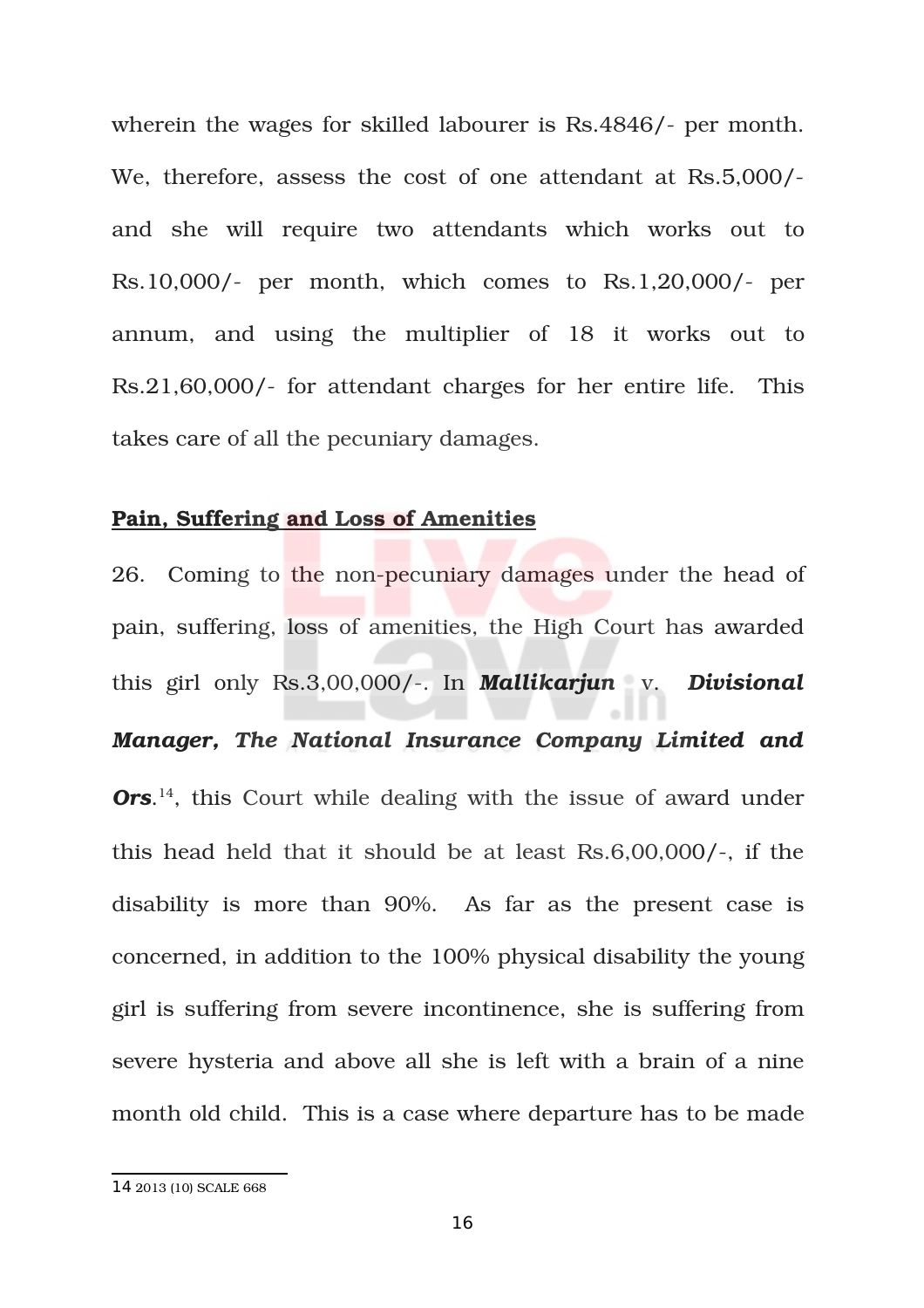from the normal rule and the pain and suffering suffered by this child is such that no amount of compensation can compensate.

27. One factor which must be kept in mind while assessing the compensation in a case like the present one is that the claim can be awarded only once. The claimant cannot come back to court for enhancement of award at a later stage praying that something extra has been spent. Therefore, the courts or the tribunals assessing the compensation in a case of  $100\%$ disability, especially where there is mental disability also, should take a liberal view of the matter when awarding compensation. While awarding this amount we are not only taking the physical disability but also the mental disability and various other factors. This child will remain bed-ridden for life. Her mental age will be that of a nine month old child. Effectively, while her body grows, she will remain a small baby. We are dealing with a girl who will physically become a woman but will mentally remain a 9 month old child. This girl will miss out playing with her friends. She cannot communicate; she cannot enjoy the pleasures of life; she cannot even be amused by watching cartoons or films; she will miss out the fun of childhood, the excitement of youth; the pleasures of a marital life; she cannot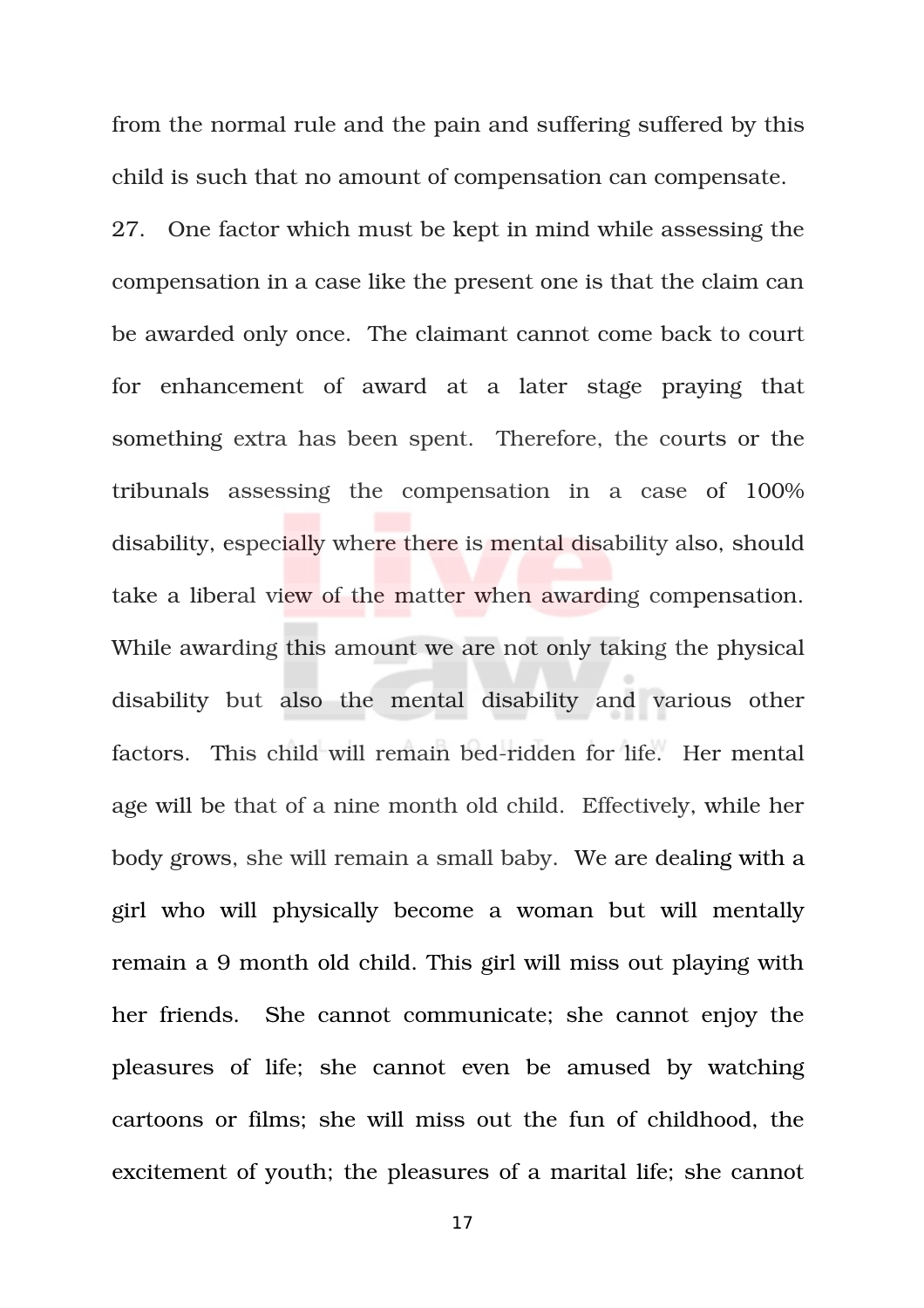have children who she can love let alone grandchildren. She will have no pleasure. Her's is a vegetable existence. Therefore, we feel in the peculiar facts and circumstances of the case even after taking a very conservative view of the matter an amount payable for the pain and suffering of this child should be at least  $Rs.15,00,000/-.$ 

#### **Loss of marriage prospects**

28. The Tribunal has awarded Rs.3,00,000/- for loss of marriage prospects. We see no reason to interfere with this finding.

#### **Future medical treatment**

29. The claimant has been awarded only Rs.2,00,000/- under this head. This amount is a pittance. Keeping in view the nature of her injuries and the fact that she is bed-ridden this child is bound to suffer from a lot of medical problems. True it is that there is no evidence in this regard but there can hardly be such evidence. She may require special mattress which will have to be changed frequently. In future as this girl grows, she may face many other medical issues because of the injuries suffered in the accident. Keeping in view her young age and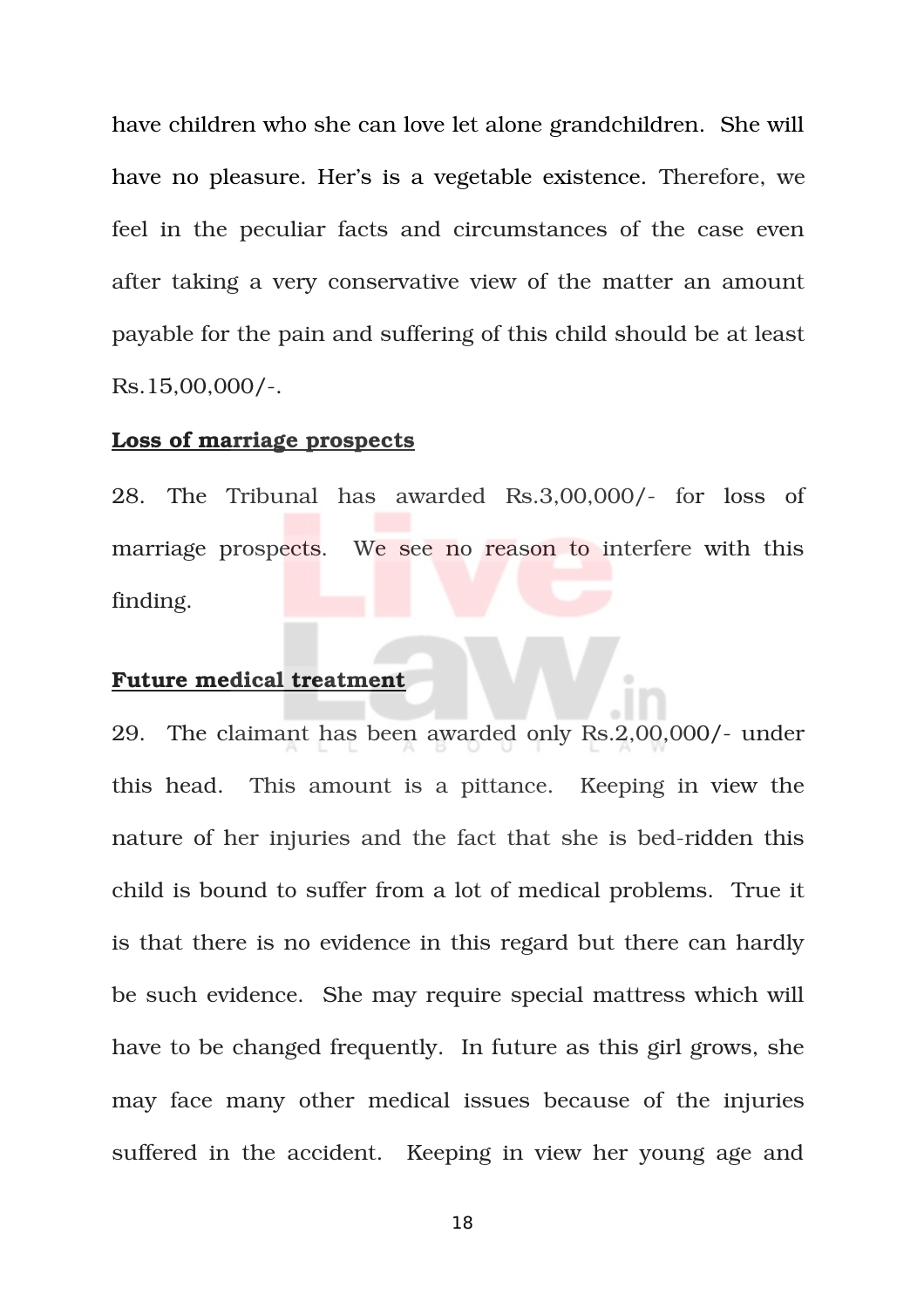assuming she would live another 50-60 years, it would not be unjust to award her Rs.5,00,000/ for future medical expenses.

#### **How the compensation should be invested?**

30. The tribunal while awarding the compensation had stated that the amount payable to the share of Kajal would be kept in a Fixed Deposit till she attains the age of 18 years. The High Court while enhancing the amount of compensation has directed that the enhanced amount be paid to the appellant within 45 days. This is totally contrary to the guidelines laid down by this Court in *General Manager, Kerala State Road Transport Corporation, Trivandrum* v. *Susamma Thomas and Ors*. [15](#page-18-0) , wherein it has been held clearly that the amount payable to the minors should not be normally released. The guidelines in this case were as follows :

- "**17**….(*i*) The Claims Tribunal should, in the case of minors, invariably order the amount of compensation awarded to the minor be invested in long term fixed deposits at least till the date of the minor attaining majority. The expenses incurred by the guardian or next friend may, however, be allowed to be withdrawn;
- (*ii*) In the case of illiterate claimants also the Claims Tribunal should follow the procedure set out in (*i*) above, but if lump sum payment is required for effecting purchases of any movable or immovable property such as, agricultural implements, rickshaw, etc., to earn a living, the Tribunal may consider such a request after making sure that the

<span id="page-18-0"></span><sup>15</sup> (1994) 2 SCC 176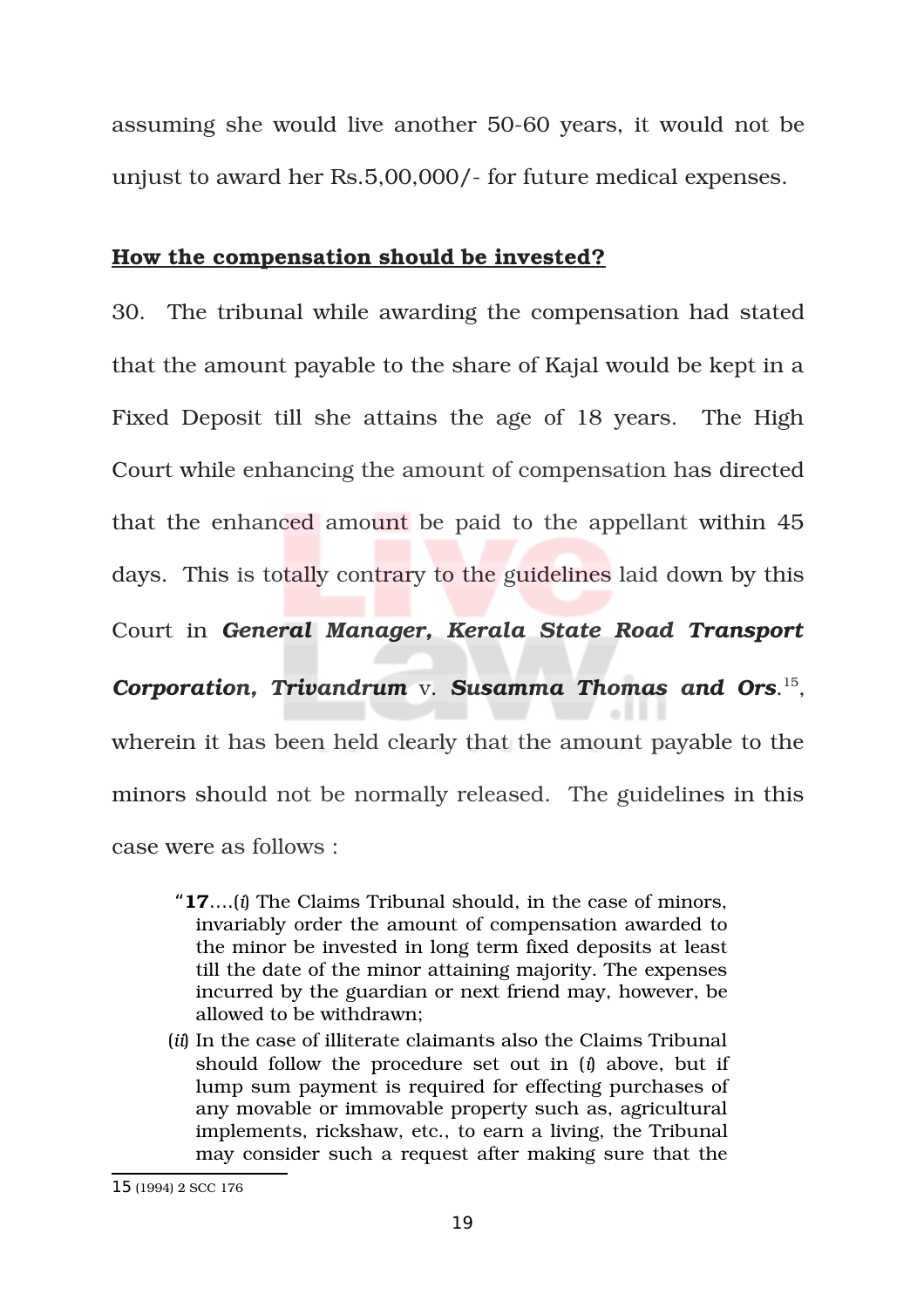amount is actually spent for the purpose and the demand is not a ruse to withdraw money;

- (*iii*) In the case of semi-literate persons the Tribunal should ordinarily resort to the procedure set out at  $(i)$  above unless it is satisfied, for reasons to be stated in writing, that the whole or part of the amount is required for expanding and existing business or for purchasing some property as mentioned in (*ii*) above for earning his livelihood, in which case the Tribunal will ensure that the amount is invested for the purpose for which it is demanded and paid;
- (*iv*) In the case of literate persons also the Tribunal may resort to the procedure indicated in (*i*) above, subject to the relaxation set out in (*ii*) and (*iii*) above, if having regard to the age, fiscal background and strata of society to which the claimant belongs and such other considerations, the Tribunal in the larger interest of the claimant and with a view to ensuring the safety of the compensation awarded to him thinks it necessary to do order;
- (*v*) In the case of widows the Claims Tribunal should invariably follow the procedure set out in (*i*) above;
- (*vi*) In personal injury cases if further treatment is necessary the Claims Tribunal on being satisfied about the same, which shall be recorded in writing, permit withdrawal of such amount as is necessary for incurring the expenses for such treatment;
- (*vii*) In all cases in which investment in long term fixed deposits is made it should be on condition that the Bank will not permit any loan or advance on the fixed deposit and interest on the amount invested is paid monthly directly to the claimant or his guardian, as the case may be;
- (*viii*) In all cases Tribunal should grant to the claimants liberty to apply for withdrawal in case of an emergency. To meet with such a contingency, if the amount awarded is substantial, the Claims Tribunal may invest it in more than one Fixed Deposit so that if need be one such F.D.R. can be liquidated…."

These guidelines protect the rights of the minors, claimants who

are under some disability and also widows and illiterate person

who may be deprived of the compensation paid to them in lump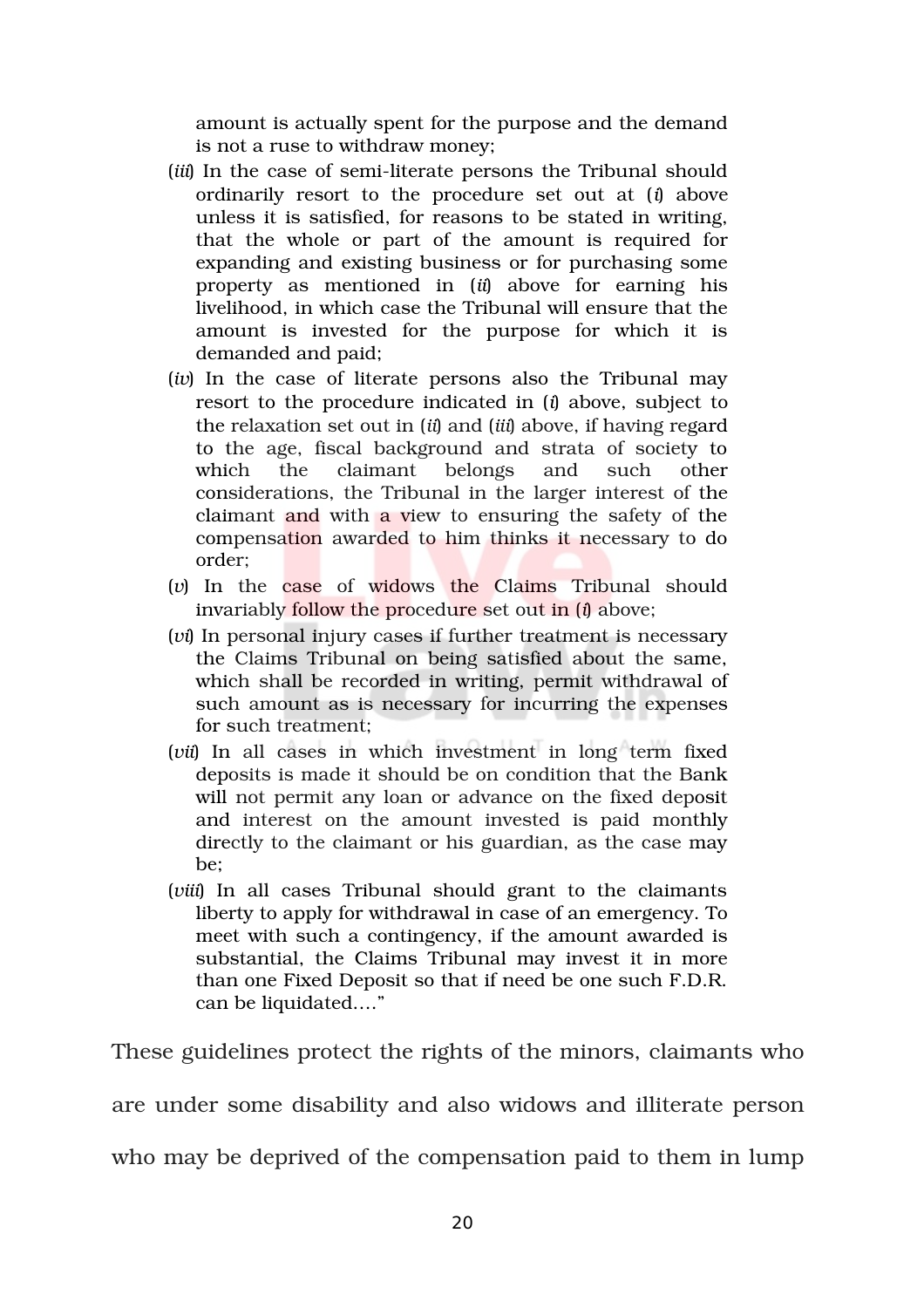sum by unscrupulous elements. These victims may not be able to invest their monies properly and in such cases the MACT as well the High courts must ensure that investments are made in nationalised banks to get a high rate of interest. The interest in most cases is sufficient to cover the monthly expenses. In special cases, for reasons to be given in writing, the MACT or the trial court may release such amount as is required. We reiterate these guidelines and direct that they should be followed by all the tribunals and High Courts to ensure that the money of the victims is not frittered away.

#### **Interest**

31. The High Court enhanced the amount of compensation by Rs.14,70,000/- and awarded interest  $@$  7.5% per annum but directed that the interest of 7.5% shall be paid only from the date of filing of the appeal. This is also incorrect. We are constrained to observe that the High Court was not right in awarding interest on the enhanced amount only from the date of filing of the appeal. Section 171 of the Act reads as follows :

> "**171.** Award of interest where any claim is allowed.— Where any Claims Tribunal allows a claim for compensation made under this Act, such Tribunal may direct that in addition to the amount of compensation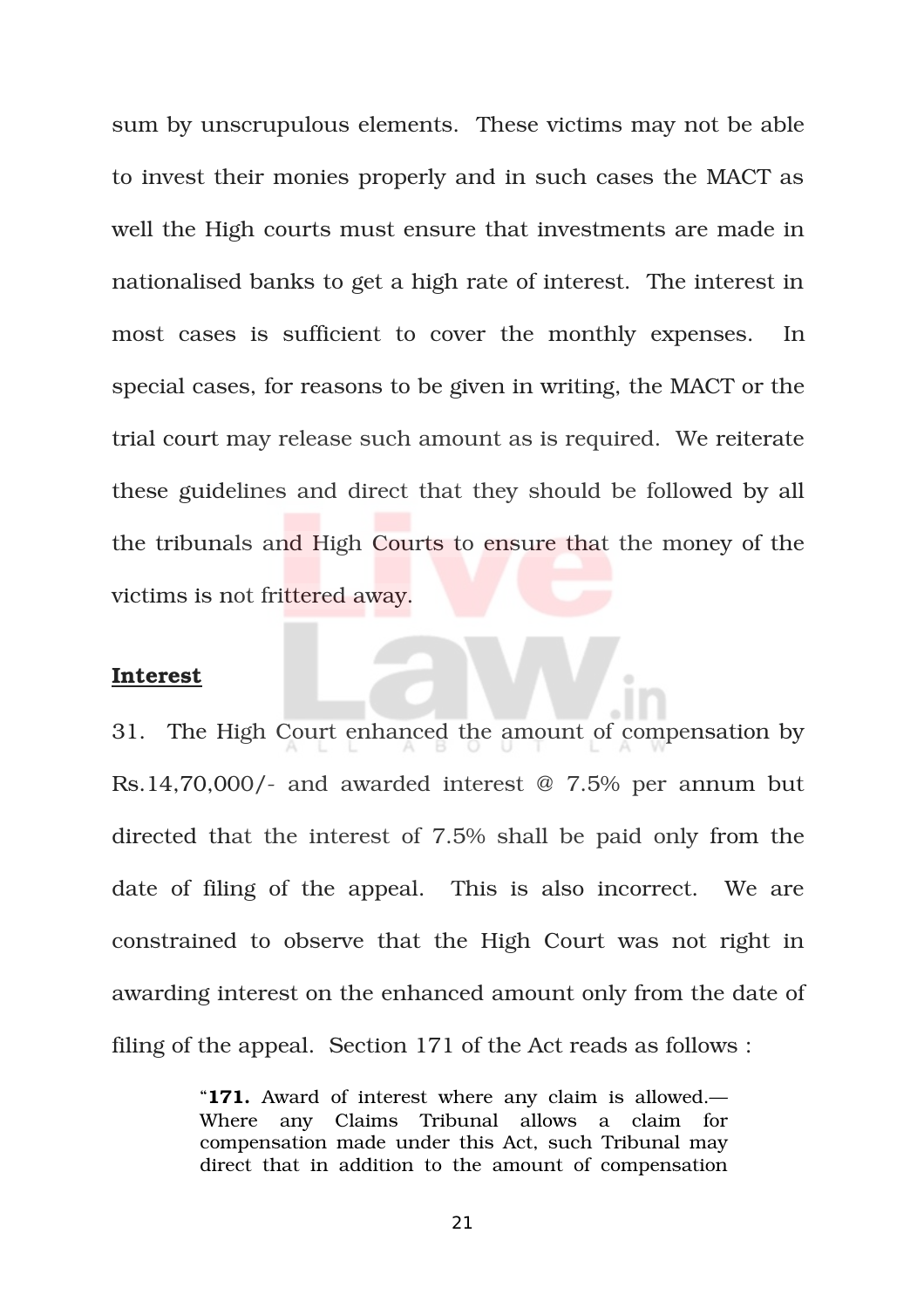simple interest shall also be paid at such rate and from such date not earlier than the date of making the claim as it may specify in this behalf."

Normally interest should be granted from the date of filing of the petition and if in appeal enhancement is made the interest should again be from the date of filing of the petition. It is only if the appeal is filed after an inordinate delay by the claimants, or the decision of the case has been delayed on account of negligence of the claimant, in such exceptional cases the interest may be awarded from a later date. However, while doing so, the tribunals/High Courts must give reasons why interest is not being paid from the date of filing of the petition. Therefore, we direct that the entire amount of compensation including the A B O U T  $L$ amount enhanced by us shall carry an interest of 7.5% per annum from the date of filing of the claim petition till payment/deposit of the amount.

#### **Relief**

32. In view of the above, we award a sum of Rs.62,27,000/ to the claimant under the following heads :

| S.No<br>$\sim$ | Heads | Amount |
|----------------|-------|--------|
|                |       |        |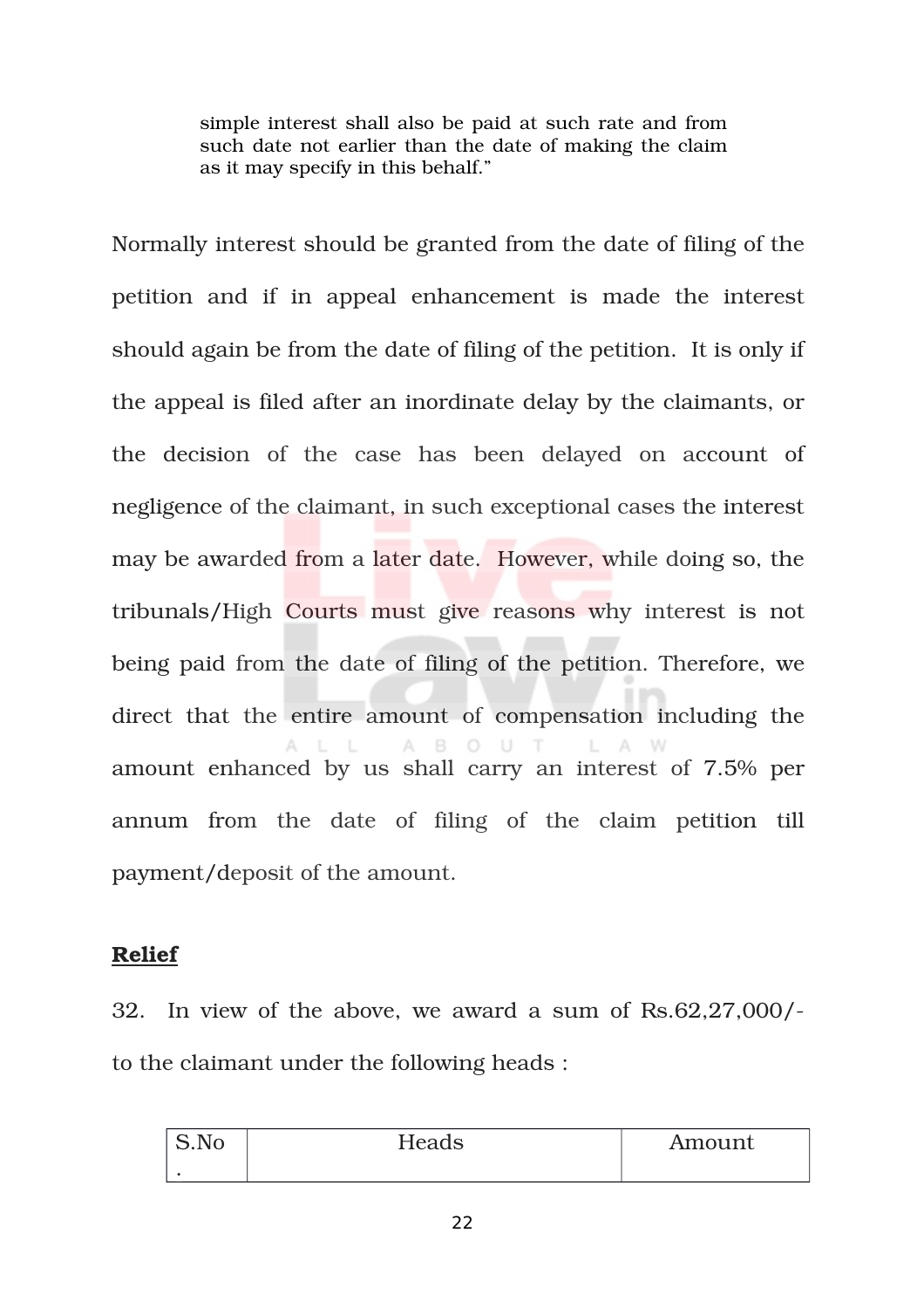| (i)   | Expenses relating to treatment,<br>hospitalisation<br>and<br>transportation | Rs. 2,50,000/                |
|-------|-----------------------------------------------------------------------------|------------------------------|
| (ii)  | (family)<br>$\sigma$<br>Loss<br>earnings<br>members)                        | $51,000/-$<br>Rs.            |
| (iii) | Loss of future earnings                                                     | Rs.14,66,000/                |
| (iv)  | Attendant charges                                                           | $Rs.21,60,000/-$             |
| (v)   | Pain, suffering, loss of amenities                                          | Rs.15,00,000/                |
| (vi)  | Loss of Marriage prospects                                                  | $\text{Rs.} \quad 3,00,000/$ |
| (vii) | Future medical treatment                                                    | $\text{Rs.} \ \ 5,00,000/$ - |

This amount shall carry an interest @7.5% p.a. from the date of filing of the claim petition till payment/deposit of the amount. Obviously, the insurance company shall be entitled to adjust the amount already paid. Further, the insurance company shall also be entitled to recover the amount from the owner in terms of the award of the MACT, which has not been challenged either before the High Court or us.

33. We are aware that the amount awarded by us is more than the amount claimed. However, it is well settled law that in motor accident claim petitions, the Court must award just compensation and, in case, the just compensation is more than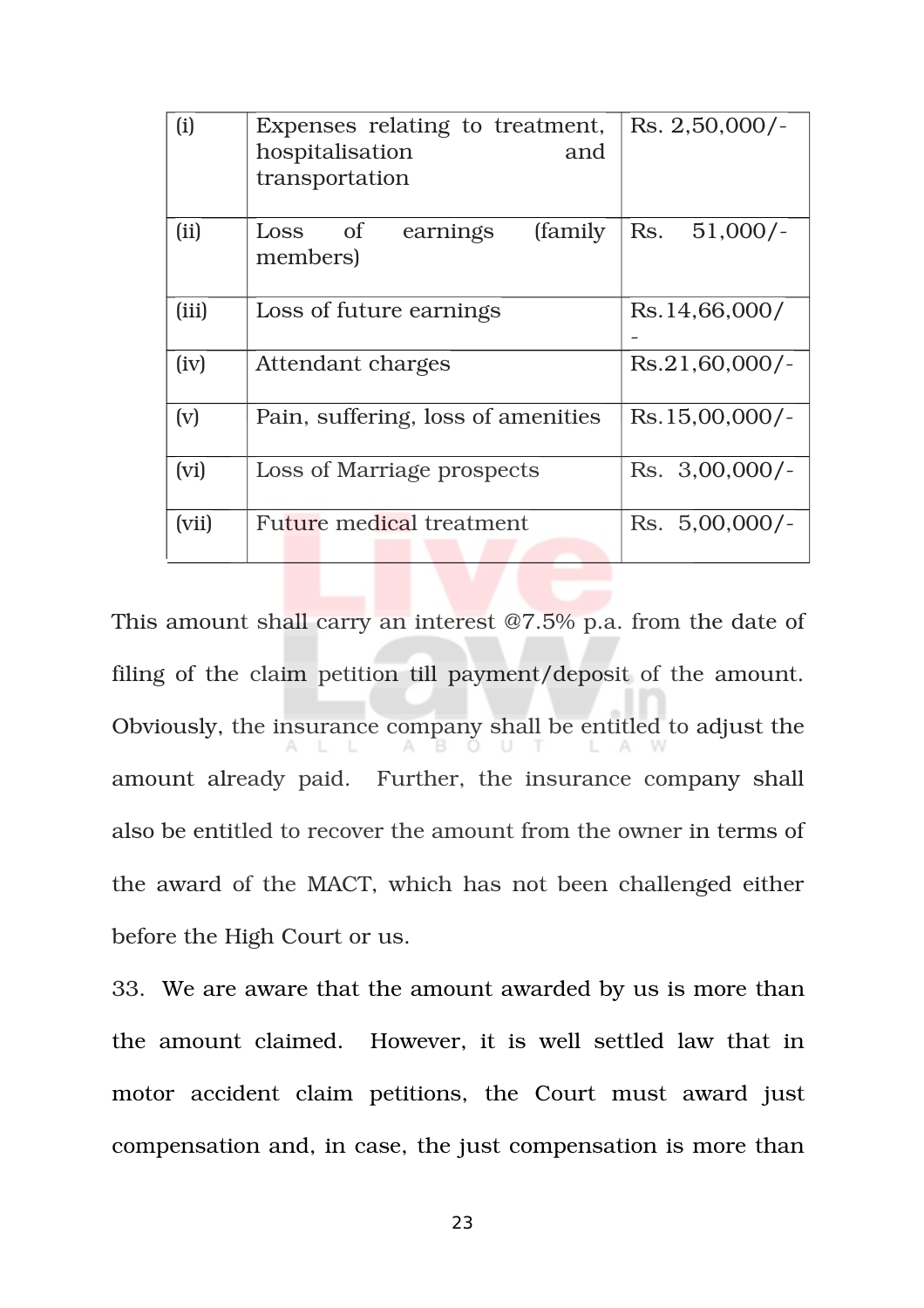the amount claimed, that must be awarded especially where the claimant is a minor.

34. The insurance company shall deposit the enhanced amount before the MACT in terms of the judgment after deducting the amount already paid by the insurance company within a period of 3 months from today. The MACT shall keep the entire amount in a fixed deposit in a nationalised bank, for a period of 5 years, giving highest rate of interest. The interest payable on this amount shall be released on quarterly basis to the father of the child. This amount shall be spent for paying the attendants and for the care of the child alone. Even after 5 years since this child for all intents and purpose shall remain a person under a disability, the MACT shall keep renewing the amount on these terms. We, however, further direct that in case the parents or the guardian moves an application for release of some amount to meet some special medical expenses, then MACT may consider release of the same.

35. The appeal is disposed of in the aforesaid terms. No order as to costs. Pending application(s), if any, also stand(s) disposed of.